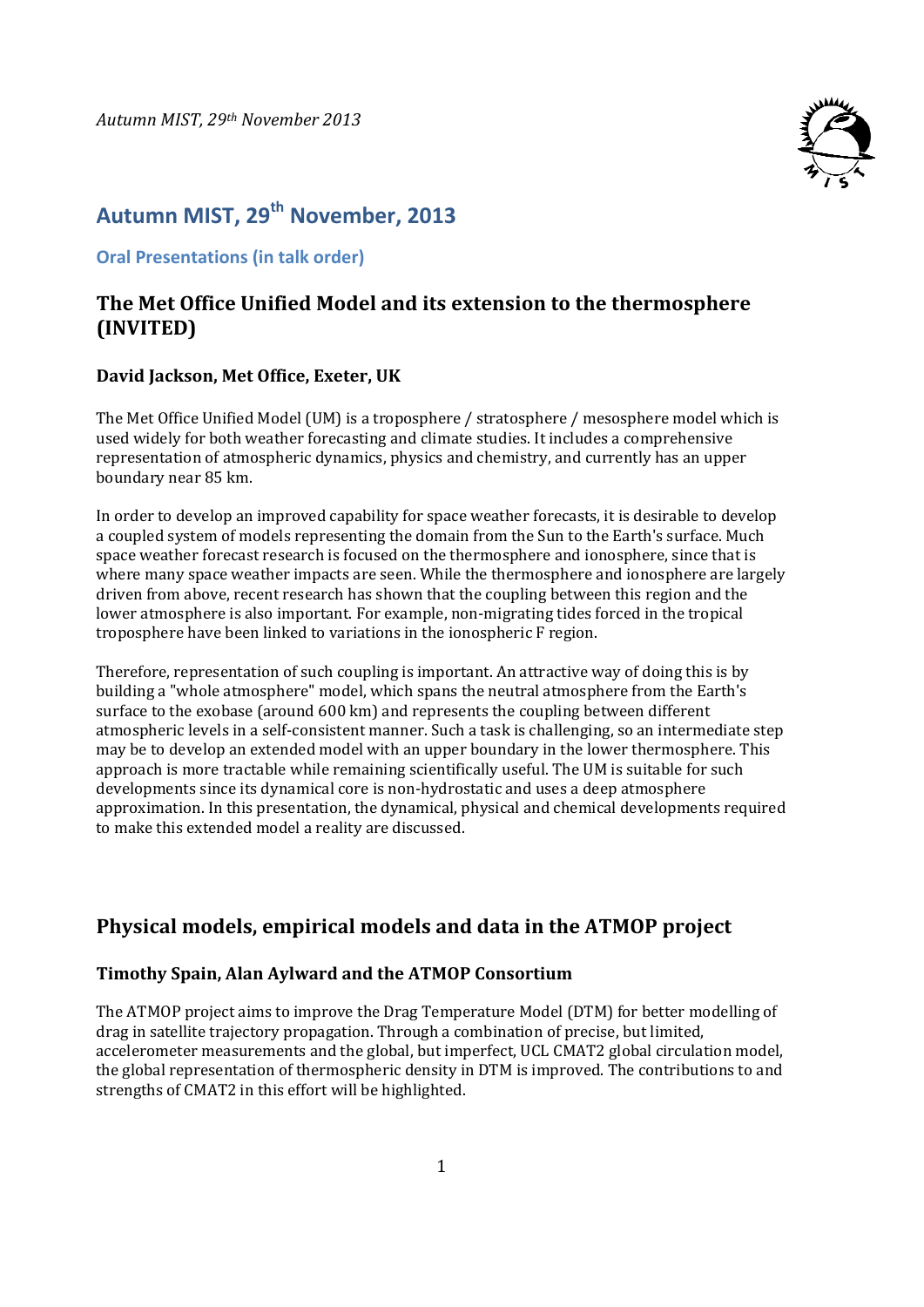

# **From optical emissions to auroral acceleration – using three models**

#### **Sam Tuttle, John Spry, Betty Lanchester (presenting), Björn Gustavsson, Hanna Dahlgren**

Starting with selected optical emissions from a small region surrounding the magnetic zenith. three models are used to obtain a theoretical understanding of the acceleration processes that create these emissions. The first model is a combined ion chemistry and electron transport model, which provides a powerful method for obtaining the energy and flux of the precipitation in the magnetic zenith, using selected emissions from atomic oxygen and one molecular source as input. The second model uses the combined optical emissions at these two distinct wavelengths to validate the energy spectra in a region surrounding the magnetic zenith, by comparing the measured fast and variable optical emissions at a frame rate of 20 fps and spatial resolution down to 20 m with modelled values. The resulting three dimensional emission profiles in the field of view of the cameras are then used to extract optical flows from a third wavelength emission, in the metastable emission at  $732$  nm from  $O+$  ions. Finally these flows are interpreted as small scale electric fields in the region of the auroral structures, and are used as input to a plasmaneutral MHD model to create acceleration by parallel electric fields generated by current striation in the lower magnetosphere.

# **A global model of meteoric metals**

#### **John Plane, Wuhu Feng, Daniel Marsh, Diego Janches, Erin Dawkins, Martyn Chipperfield, Josef Hoffner, Fan Yi andChester Gardner**

A unique feature of the mesosphere/lower thermosphere (MLT) region is the layers of metal atoms produced by meteoric ablation. These layers provide an important way to understand the coupling of atmospheric chemistry and dynamical processes, as well as testing the accuracy of climate models in the MLT. We have developed the first global atmospheric model of meteoric metals by combining three components: the Whole Atmosphere Climate Community Model (WACCM) from the US National Center for Atmospheric Research; a description of the neutral and ion-molecule chemistry of five metals (Na, Fe, K, Mg and Ca) based on the rate coefficients of more than 120 reactions measured by the Leeds group; and a meteor input function which combines the Leeds Chemical Ablation Model with an astronomical model of cosmic dust in the inner solar system. The model has been evaluated against a number of available ground-based lidar measurements covering a wide range of latitudes in both hemispheres, as well as with global observations of the Na and K layers using the Optical Spectrograph and Infra-Red Imager System (OSIRIS) on-board the Odin satellite. In general, the model performs well in simulating the mesospheric atomic metal layers (i.e., the layer peak densities and heights, total column abundances, and seasonal variability), although there are some significant discrepancies: in particular, the model overestimates metal ions above 95 km compared with rocket-borne mass spectrometric measurements. The model has also been run for the period 1955-2006 to investigate how changing climate and the solar cycle impact the different metal layers.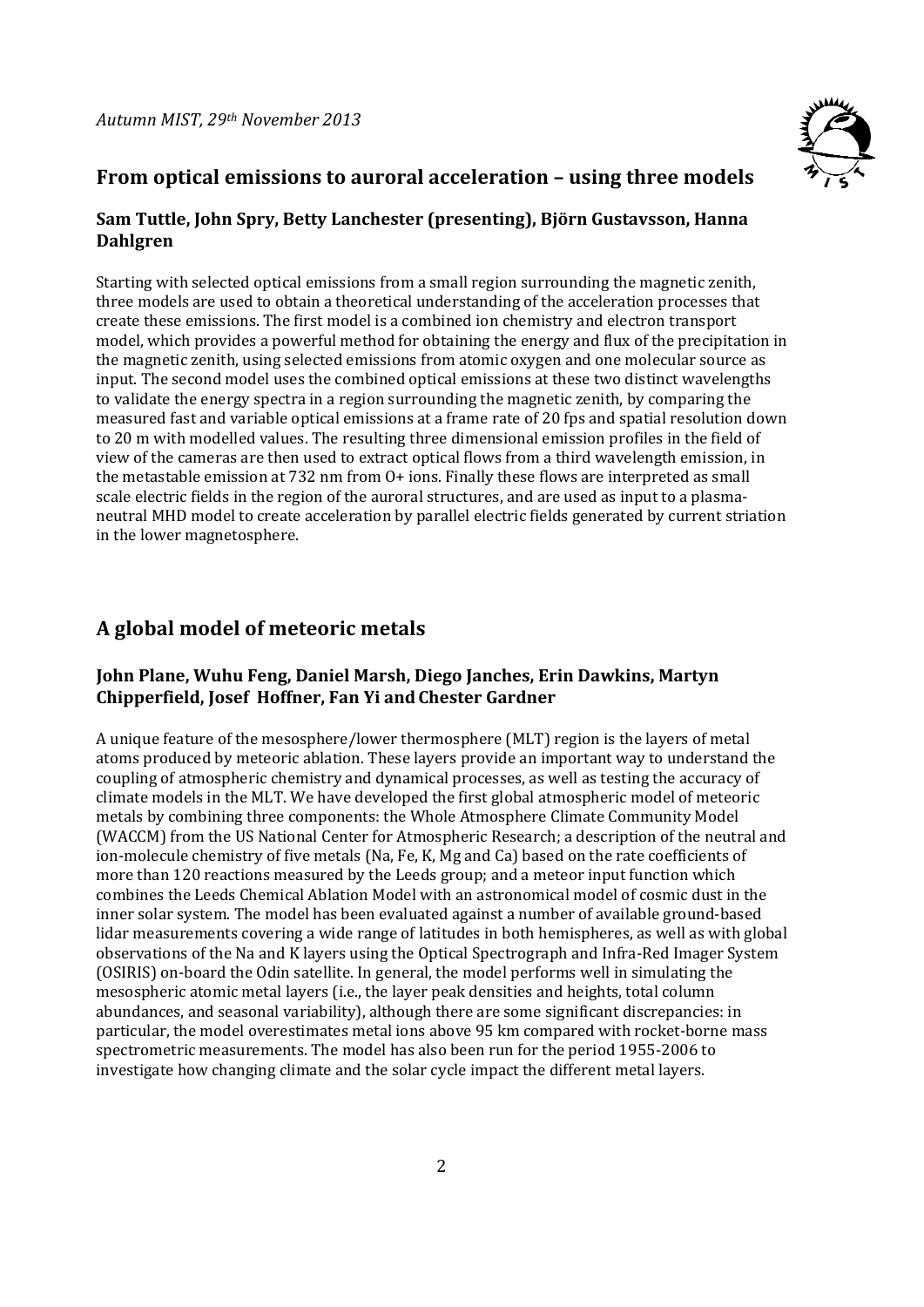# **Three‐dimensional simulation of complex plasma environment and its application**

#### **F. Honary, A. Anuar, S. Marple**

Dust particles are ubiquitous in space and earth's environment and have been a subject of intensive research for decades. Dust interaction with local plasma population increases the complexity of the plasma system which is why it is referred to as complex plasma. In this presentation a new 3-D particle in cell code with Monte Carlo collision (PIC-MCC) will be reported which is capable of simulating the behaviour of dust particles in space plasma. The code considers the dust charging process by ambient plasma. Results for both single dust and dust cloud charging and the associated plasma response will be presented. Simulation of spacecraft charging in the presence of a dust cloud reveals that a cloud of dust particle close to spacecraft surface affects plasma densities around the spacecraft as well as the spacecraft's surface potential. The simulation suggests that dust cloud causes the surface to charge to higher negative potential and the combination of surface potential and dust cloud potential produces a region of trapped low-energy electrons.

### **The Swarm Mission: overview**

#### **Y.V. Bogdanova, M. W. Dunlop, A. W. P. Thomson, S. Macmillan, H. Luhr, R. Floberghagen, R. Haagmans, G. Ottavianelli, G. Plank and the Swarm team.**

The ESA Swarm mission is a three-spacecraft 'constellation' designed to explore both external and internal parts of the Earth's magnetic field in unprecedented detail. Launch is scheduled for 14 November 2013 and will place the spacecraft into low, polar Earth orbits. The Swarm mission was developed primarily as a magnetic field missions, however additional plasma and electric field instruments on board expands the scientific goals of this mission, providing measurements of near-Earth plasma density, temperature and velocity as well as of electric field. The mission has four primary science objectives: (1) Studies of core dynamics, geodynamo processes, and core-mantle interaction, for example to produce high-resolution internal magnetic field models;  $(2)$  Mapping of the lithospheric magnetisation and its geological interpretation;  $(3)$ Determination of the 3-D electrical conductivity of the mantle; (4) Investigation of electric currents flowing in the magnetosphere and ionosphere. As both an Earth Explorer mission and an important resource for space weather science, the mission has attracted interest from both the geomagnetic and MIST communities. A number of proposed UK studies are intended on topics relating to: data verification, modelling and exploitation. These activities will support the wider ESA Swarm level 2 data facilities and science data verification and exploration. The Swarm activities highlight the crucial role of science in supporting Swarm operations, including the possible coordination with data from other spacecraft and with ground-based observations. This presentation will provide an ESA overview of the mission status, instruments, available data, and planned UK studies.

UK contributors to the Swarm team include: Rutherford Appleton Laboratory, British Geological Survey, Liverpool University (R. Holme), Edinburgh University (K. Whaler, N. Olsen), British Antarctic Survey (M. Freeman), University College London (A. Aruliah), Imperial College London (J. Eastwood), Leeds University (P. Livermore).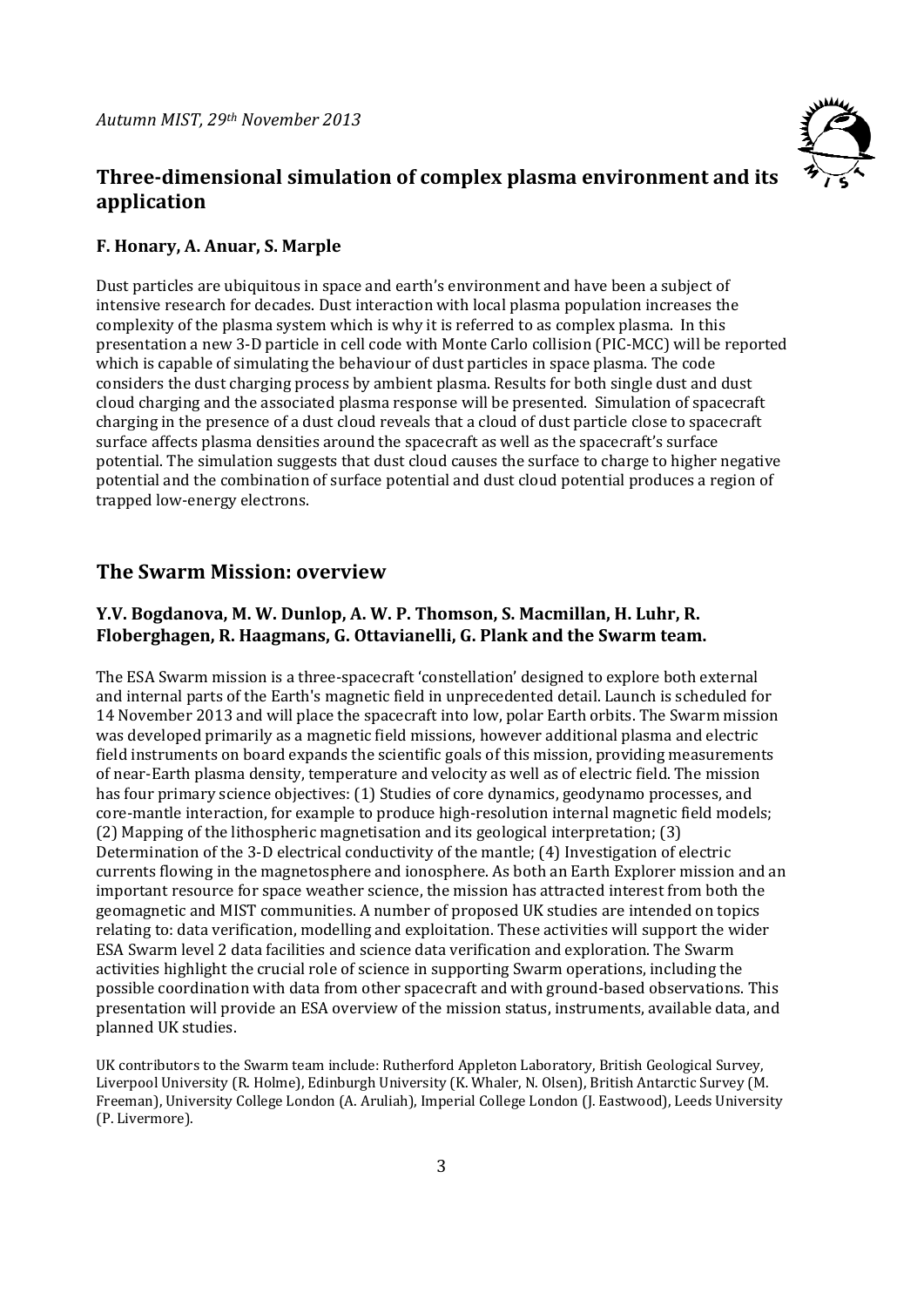

# **Assessing the effect of spacecraft motion on single‐spacecraft solar wind tracking techniques**

### **T. M. Conlon, S. E. Milan and J. A. Davies**

Recent advances in wide-angle imaging by the Solar Mass Ejection Imager (SMEI) on board the Coriolis spacecraft and more recently by the Heliospheric Imagers (HI) aboard NASA's Solar TErrestrial RElations Observatory (STEREO), have enabled solar wind transients to be imaged and tracked from the Sun to 1 AU and beyond. In this presentation we consider two of the techniques that have been used to determine the propagation characteristics of solar wind transients based on single-spacecraft observations, in particular propagation direction and radial speed. These techniques usually assume that the observing spacecraft remains stationary for the entire time during which it observes the solar wind transient. We determine the inaccuracy introduced by this assumption for the two STEREO spacecraft and find that it can be significant, and can lead to an overestimation of the transient velocity as seen from STEREO A and an underestimation as seen by STEREO B. This has implications for the prediction or solar wind transients at 1 AU and hence is important for the study of space weather.

# **The radial evolution of an ICME**

#### **Simon W. Good, Robert J. Forsyth PRESENTING AUTHOR: Simon W. Good**

Coronal mass ejections (CMEs) are large eruptions of magnetic field and plasma from the solar atmosphere whose interplanetary manifestations (ICMEs) can be detected in situ by spacecraft in the solar wind. The fleet of spacecraft currently exploring the inner solar system offers unprecedented opportunities for the multi-point, in situ observation of ICMEs - such observations are leading to a better understanding of ICME kinematics and dynamics, and of how ICME morphology and magnetic field structure evolve during propagation. A number of statistical studies have considered the properties of ICMEs observed at different radial distances from the Sun, but few have tracked the radial evolution of individual events in situ. In situ observations made by Venus Express and Wind of the same ICME whilst the two spacecraft were at near perfect radial alignment in October 2010 will be presented. We show that, between 0.72 and 0.99 AU, the magnetic flux rope embedded in this event (i) travels at an approximately constant speed, (ii) displays self-similar radial expansion, and (iii) expands in radial width by a factor of 1.28: this in situ expansion factor is in good agreement with an empirical relation for radial width that others have derived from the remote tracking of (I)CMEs using STEREO's Heliospheric Imagers.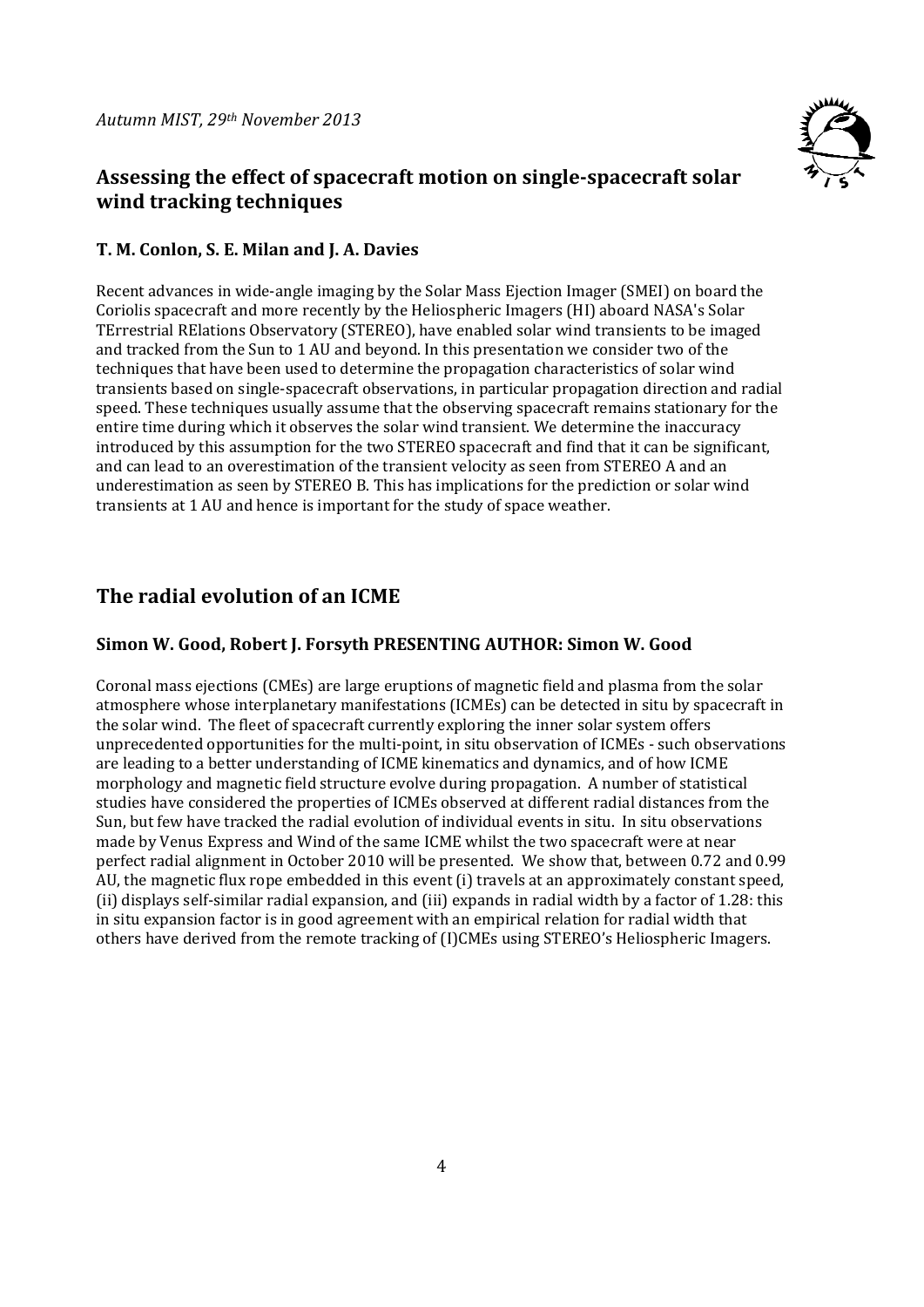

# **Studying Solar Wind Magnetic Reconnection Events using the Cluster Spacecraft's 4‐point Measurement Capability.**

#### **A. C. Foster, C. J. Owen, A.N. Fazakerly, I. J. Rae, C. Forsyth, A. Balogh, E. Lucek, H. Reme**

We use detailed observations by the 4 Cluster spacecraft to study transient events in the solar wind which are apparently consistent with previous reports of magnetic reconnection events. The use of data from the 4 Cluster spacecraft allows the three dimensional structure of events to be studied at sub-second resolution.

Previous studies have concluded that active solar wind reconnection current sheets are predominately stable over scales of 100s  $R_E$  and timescales of a few hours. They conform to the classic model of a configuration of a pair of oppositely directed exhaust jets within magnetic field reversal region, as first identified by Gosling (JGR, 2005).

We present a case study of an event that occurred on the  $2<sup>nd</sup>$  March 2006, in which we test the consistency of the temporal and spatial structure of magnetic reconnection from large scales to small scales. We show that the reconnection structures are not similar over relatively small  $\sim$  10,000km) scales, suggesting either that the reconnection may not be structured as in Gosling  $($ [ $|GR, 2005$ ], or that these structures are not necessarily large in the solar wind. We conclude that the analysis demonstrates that our current understanding, that magnetic reconnection is a large scale process in the solar wind, may not hold for all cases.

# **On the generation of magnetosheath high speed jets by bow shock ripples**

#### **H. Hietala and F. Plaschke**

The terrestrial magnetosheath is embedded with coherent high speed jets of about 1 Re in scale, predominantly during quasi-radial interplanetary magnetic field (IMF). When these high dynamic pressure (Pdyn) jets hit the magnetopause, they cause large indentations and further magnetospheric effects. The source of these jets has remained controversial. One of the proposed mechanisms is based on ripples of the quasi-parallel bow shock.

In this study, we combine for the first time four years of subsolar magnetosheath observations from the THEMIS mission and corresponding NASA/OMNI solar wind conditions with model calculations of a rippled bow shock. Concentrating on the magnetosheath close to the shock during intervals when the angle between the IMF and the Sun-Earth line was small, we find that (1) 97% of the observed jets can be produced by local ripples of the shock under the observed upstream conditions; 

(2) the coherent jets form a significant fraction of the high Pdyn tail of the magnetosheath flow distribution; 

(3) the magnetosheath Pdyn distribution matches the flow from a bow shock with ripples that have a dominant amplitude to wavelength ratio of about  $9\%$  (~0.1 Re/1 Re) and are present  $\sim$ 12% of the time at any given location.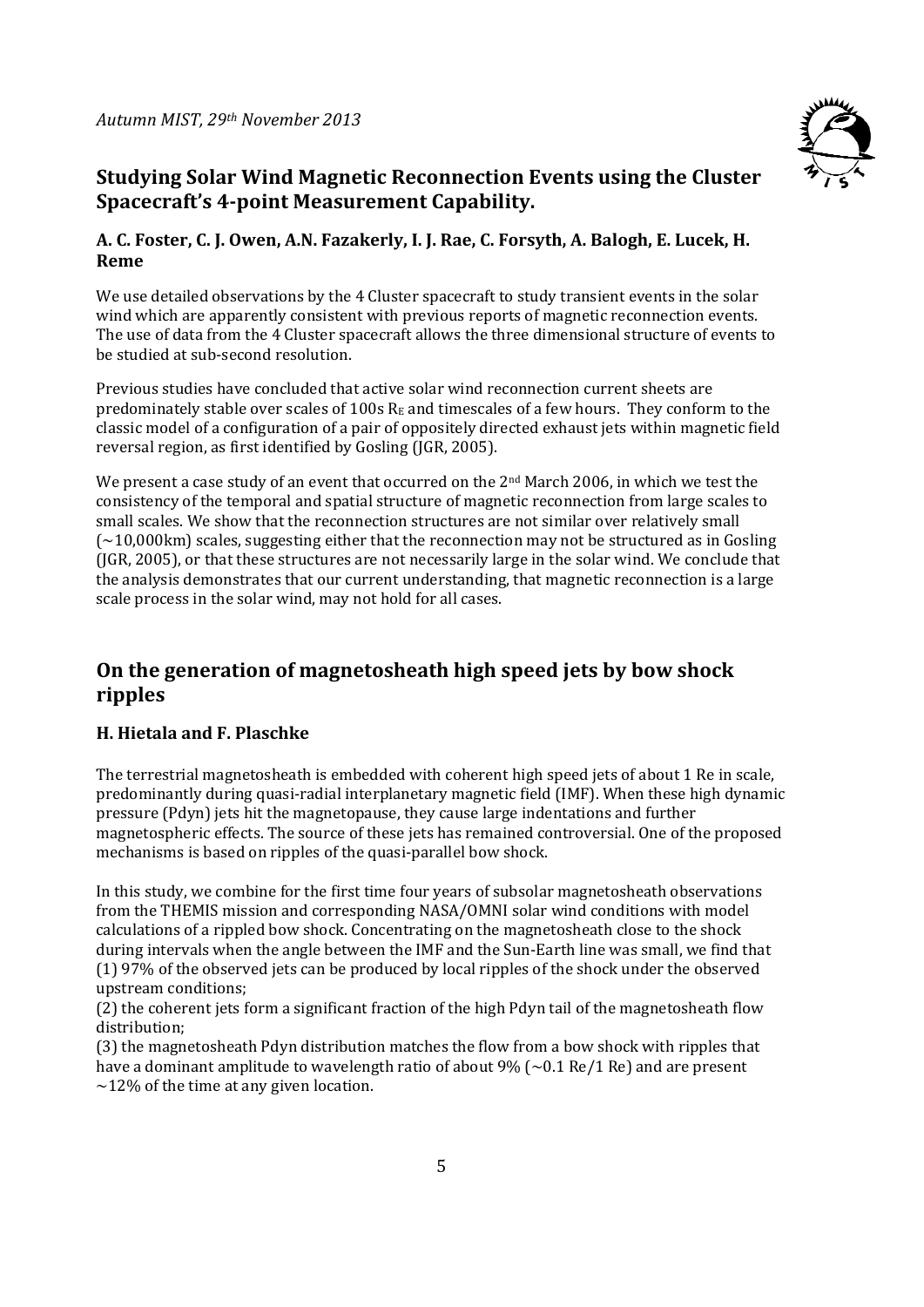

# **Small scale particle dynamics in Kelvin Helmholtz waves at the Magnetopause: High time resolution Cluster observations**

### **Ali Varsani, Christopher J. Owen, Andrew N. Fazakerley, I. Jonathan Rae, Colin Forsyth, Andrew P. Walsh**

Interactions between the solar wind and the Earth's magnetosphere at the magnetopause are the key to understanding the mixing of these two plasma regimes. During periods of northward IMF, when there is expected to be an absence of low latitude reconnection at the magnetopause, there are questions as to how the low latitude boundary layer may be populated with magnetosheathlike plasma. Cluster multi-spacecraft observations have shown the existence of non-linear waves at the magnetopause that are thought to be results of Kelvin-Helmholtz instability; these waves can grow and form rolled-up vortices which may transfer the solar wind plasma into the magnetosphere. However, the particle behaviour at small scales is yet to be fully understood. In December 2007, Cluster encountered on-going waves as the four spacecraft crossed the Earth's dusk flank magnetopause through its low latitude boundary layer. During this event, the particle instruments returned a full 3D plasma distribution once every  $4 \text{ s}$  and the magnetic field was closely aligned with the spacecraft spin axis. In this study, we are thus able to use the 3D particle data to reconstruct near-full pitch angle distribution of electrons and ions at sub-spin resolution. These high-time resolution observations (up to 32 times faster than normal mode data) provide new insights into particle dynamics during the inbound-outbound movements of Cluster into the magnetosheath. Our aim is to understand the plasma behaviour during the development of nonlinear wave growth, which may subsequently develop into rolled-up vortices further along the magnetopause towards the nightside. We present the initial results from this study which highlight multiple regions of field aligned particles observed at the magnetopause crossings within these waves; and investigate these signatures as possible reconnection bursts within the growing KH waves which facilitate transfer of magnetosheath plasma into the magnetosphere.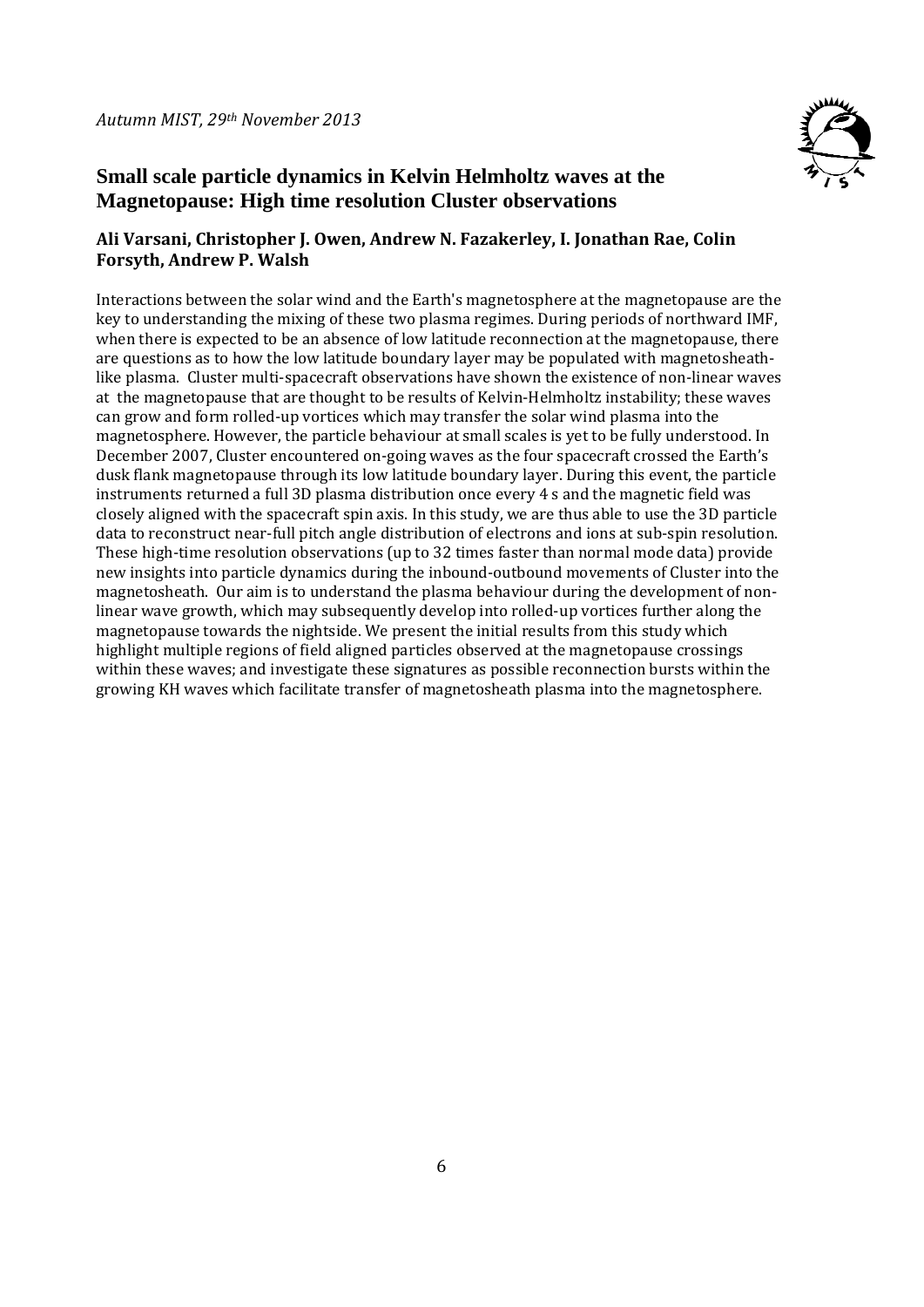# **Magnetospheric 'magic' frequencies as standing magnetopause surface waves**



#### **M. O. Archer, M. D. Hartinger, T. S. Horbury**

Statistical and event studies have shown that magnetospheric ULF waves are often observed at persistent discrete Pc5 frequencies known as 'magic' frequencies [see Menk 2011 for a recent review]. These are thought to be either directly driven by monochromatic solar wind pressure fluctuations or resonantly excited global (cavity/waveguide) modes or standing magnetopause surface waves, perhaps excited by localised pressure enhancements in the magnetosheath. To distinguish between these hypotheses, we identify transient jets in the magnetosheath (which occur about 2% of the time, predominantly downstream of the quasi-parallel shock) and statistically investigate the spectral response of the magnetospheric magnetic field at geostationary orbit. The broadband jets do not exhibit discrete frequencies but do drive waves at the discrete magic frequencies, with both direct and resonant driving. We show that the expected fundamental frequencies of magnetopause surface eigenmodes have two preferential values over a wide range of upstream conditions, corresponding to fast and slow solar wind, and that their harmonics are in good agreement with the 'magic' frequencies. We also show that the waves are largely inconsistent with global (cavity/waveguide) modes outside the plasmasphere. Thus we conclude that these 'magic' frequencies are most likely due to magnetopause surface eigenmodes.

Menk, F. W., Magnetospheric ULF waves: A review, in The dynamic magnetosphere, edited by W. Lui and M. Fujimoto, IAGA Special Sopron Book Series, pp. 223–256, Springer-Verlag Berlin, doi:10.1007/978-94-007-0501‐2\_13, 2011. 

# **A statistical study of magnetospheric plasma mass loading using the Cluster spacecraft**

#### **J. K. Sandhu, T. K. Yeoman and R. C. Fear**

Using Cluster data, from the WHISPER and CIS instruments, for the interval spanning 2000-2012, an empirical model describing plasma mass density distribution along closed geomagnetic field lines in the plasmatrough  $(4.5 \le L < 9.5)$  is determined, with dependences with L shell and MLT (Magnetic Local Time) included. The method involves independently modelling field-aligned variations in the electron density and average ion mass, and combining these to infer the corresponding model for mass density. A key result obtained is the inclusion of a localised peak in electron density close to the magnetic equator in the electron density model, neglected by previous models. A possible application of the empirical mass density model, to predict ULF (Ultra Low Frequency) pulsation frequencies using a time-of-flight technique, is also introduced. Further improvements to the mass density model, involving quantifying dependences with solar wind and geomagnetic activity, are discussed.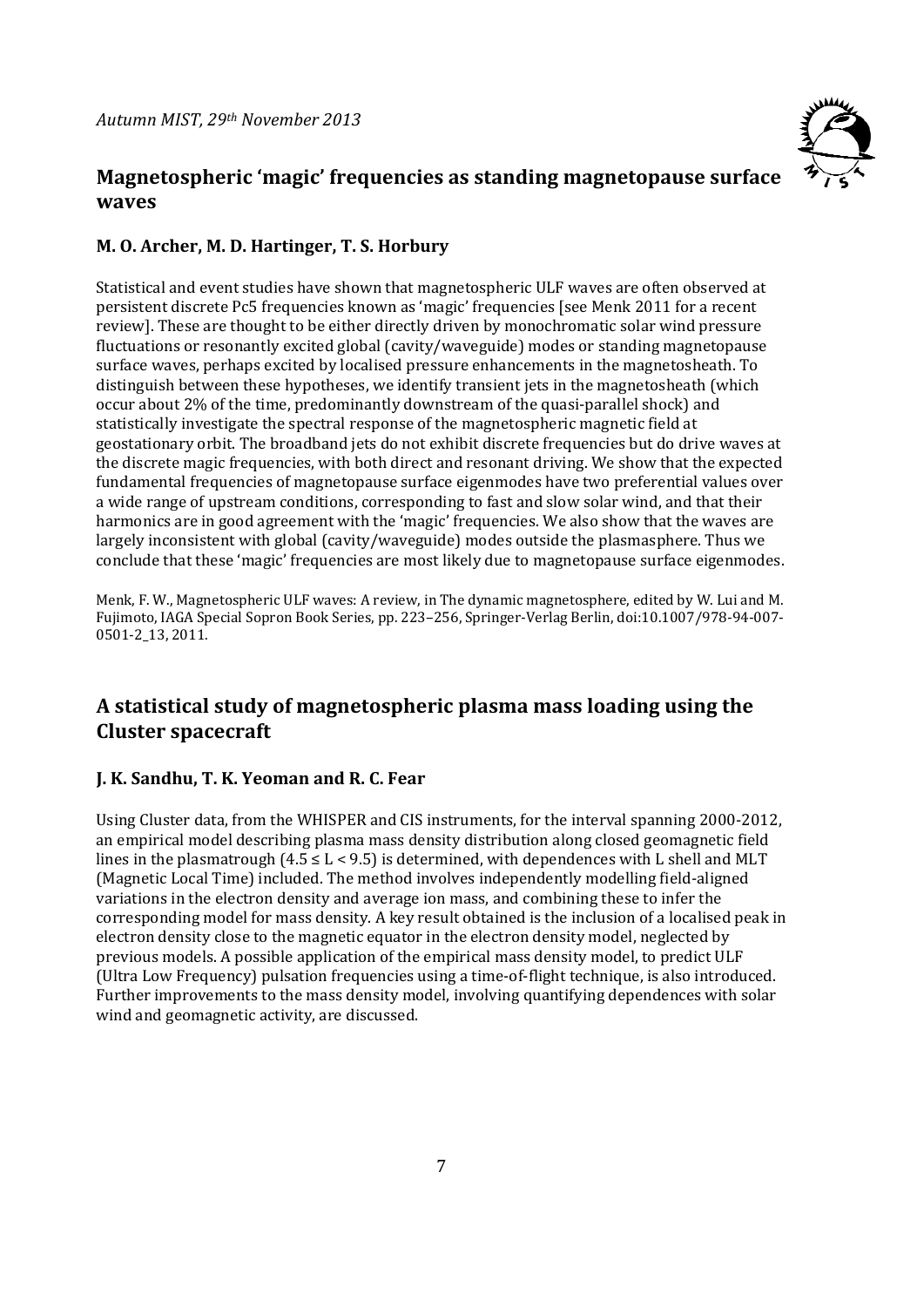

# **Losses in the radiation belts caused by EMIC waves**

#### **Tobias Kersten, Richard B. Horne, Nigel P. Meredith, Sarah A. Glauert**

Electromagnetic Ion Cyclotron (EMIC) waves are electromagnetic waves at frequencies below the local hydrogen cyclotron frequency. EMIC waves can cause electron loss in the radiation belts, if their frequency is Doppler shifted to the electron cyclotron frequency by the relative motion of the waves and electrons along the field line. This enables the EMIC waves to resonate with high energy electrons at energies greater than about 500keV and thereby causing losses due to pitch angle scattering into the loss cone.

To determine how effective EMIC waves are, we calculated bounce averaged pitch angle diffusion rates for a nominal model based on our analysis of data from the fluxgate magnetometer on the CRRES satellite, which sampled EMIC waves in the equatorial region from about  $L=4.0$  up to about  $L=7$  for latitudes up to  $30^{\circ}$ . The diffusion rates were calculated for 5 levels of kp between 12-18MLT. We found that these waves could diffuse electrons into the loss cone very effectively at energies greater than about  $2$ MeV for pitch angles up to about  $60^\circ$ .

The diffusion rates were included in the BAS radiation belt model together with lower and upper band chorus waves. Using the model we were able to show that EMIC waves cause a significant reduction in the electron flux for high energies for a range of L-shells from  $L=4.0 - 9.0$  but only for pitch angles lower than  $60^\circ$ .

# **An analysis of the effect of solar wind drivers on the Birkeland current ovals observed by AMPERE**

#### **J.C. Coxon, S.E. Milan, L.B.N. Clausen, B.A. Anderson and H. Korth**

The Active Magnetosphere and Planetary Electrodynamics Response Experiment (AMPERE) technique utilises magnetic field measurements from the Iridium satellite constellation to determine the location and strength of the Birkeland currents. We characterise the locations of the region 1 and 2 Field-Aligned Current (FAC) ovals, giving us a proxy for the size of the polar cap and providing a measure of the open magnetic flux content of the magnetosphere. Using this measurement, we investigate the relationship between interplanetary conditions and dynamics in the solar wind-magnetosphere-ionosphere coupled system. Specifically, we focus on a largescale statistical analysis of changes in the current magnitudes during expansions and contractions of the magnetospheric polar cap. The relationship between the solar wind driving and the observed currents is explored in the context of the expanding/contracting polar cap paradigm.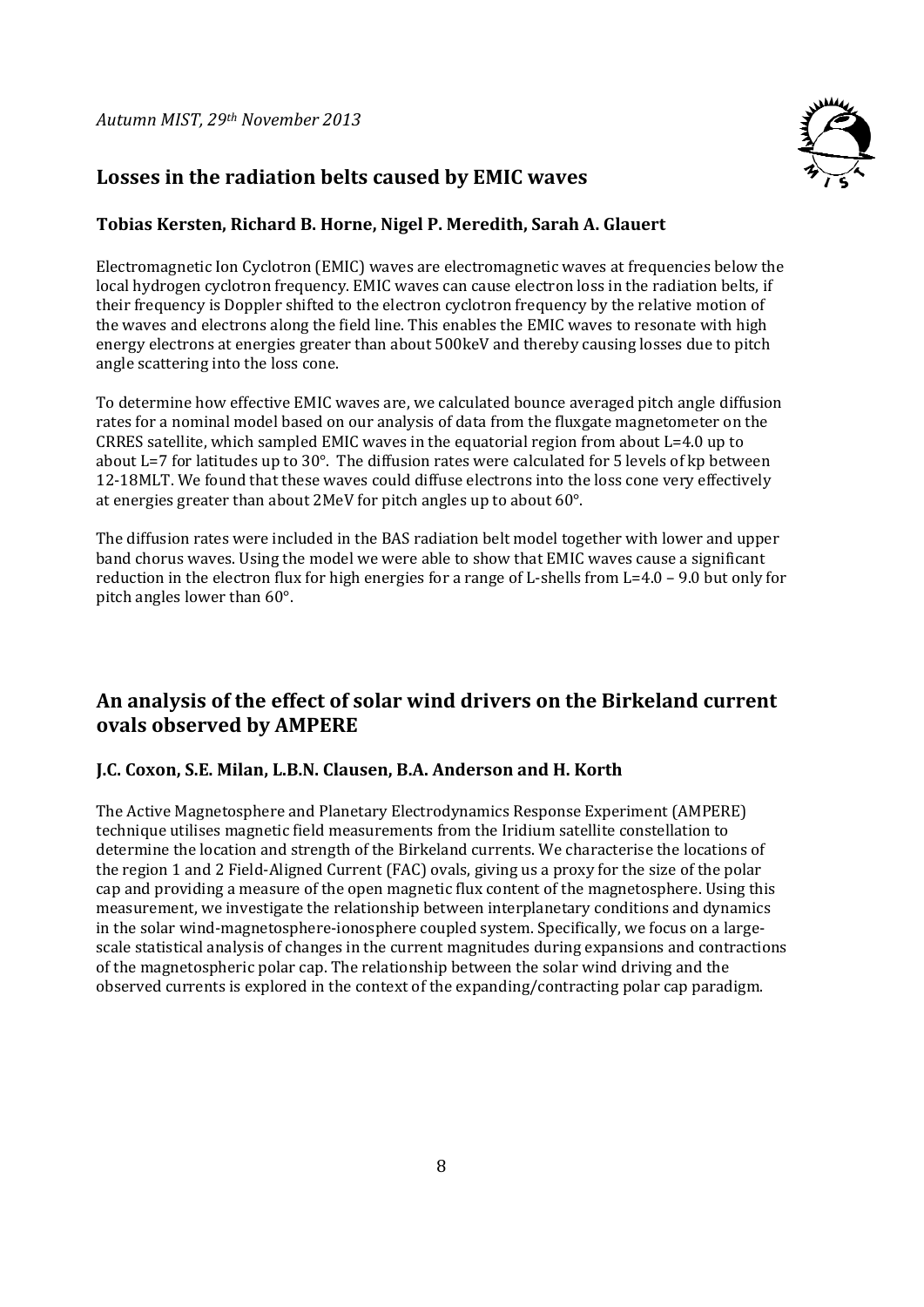

# **Evidence for the ionospheric outflow in Saturn's magnetotail**

### **M. Felici, C.S. Arridge , A.J. Coates, M.K. Dougherty**

The Cassini mission has orbited Saturn since 2004, but in 2006 it explored the deep magnetotail. reaching distances of about 68 RS. Various studies were centered on plasma parameters [Thomsen et al., 2010], sub-corotational plasma [Arridge et al., 2009; McAndrews et al., 2009], magnetic field in the tail [Jackman and Arridge, 2011], reconnection and plasmoids [Jackman at al., 2007; Hill at al., 2008; Jackman et al., 2008], Solar Wind effects on Saturn's magnetosphere [Arridge at al., 2008], and its effects on Saturn's magnetotail [Jackman et al., 2010].

In this presentation we focus on data from Cassini when the spacecraft was situated at  $\sim$ 2200 hours Saturn local time at 30 RS in Saturn's magnetotail. During several entries into the magnetotail lobe, cold ions and electrons were observed directly adjacent to the plasma sheet and apparently extending into the lobe. The electrons and ions appear to be dispersed, dropping to lower energies with time. The magnetic field has a swept-forward configuration which is atypical for this region. In the presentation we explore the hypothesis that these observations are evidence of polar ionospheric outflow from Saturn [e.g., Glocer et al., 2007].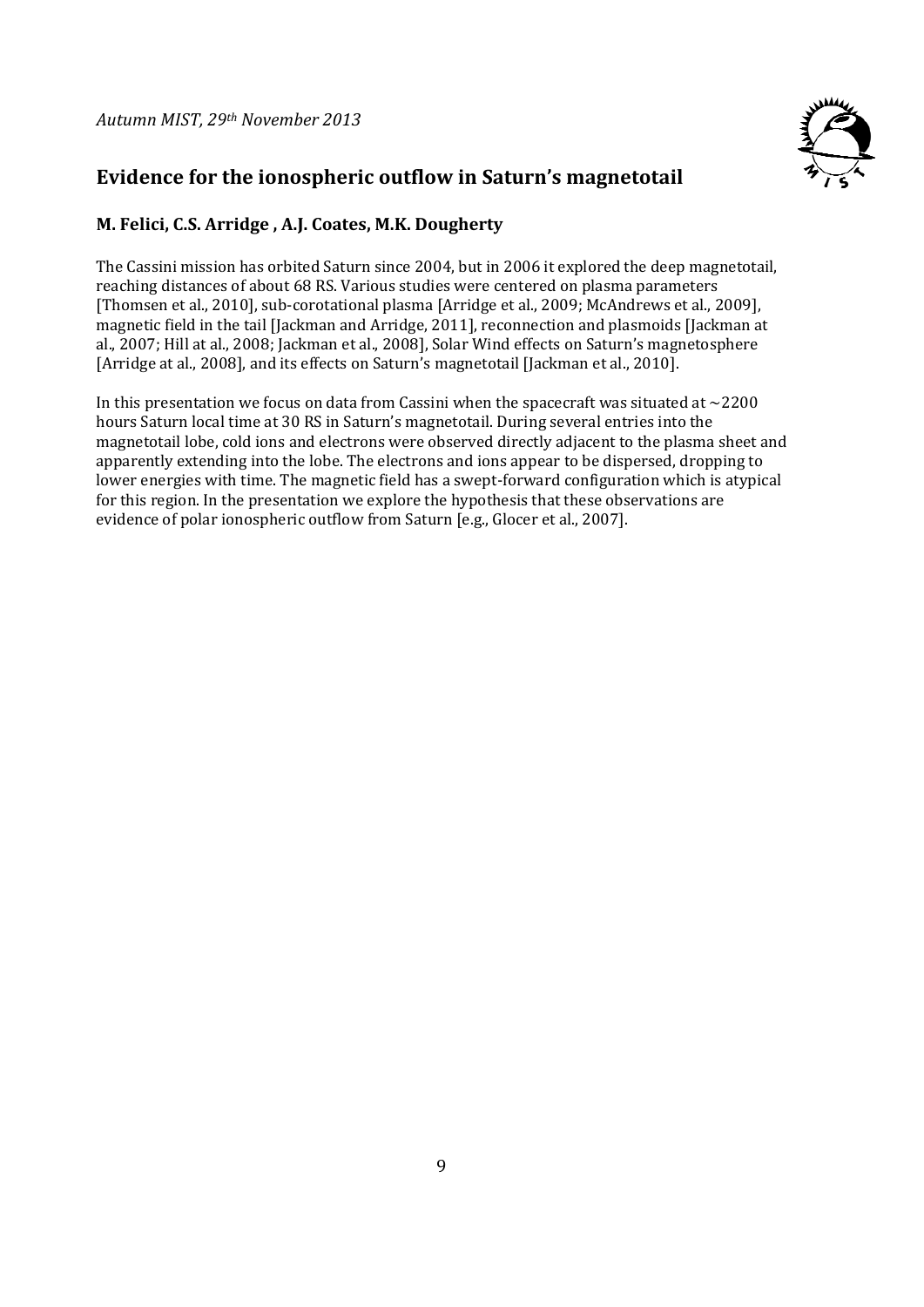*Autumn MIST, 29th November 2013*



#### **Poster Presentations (in alphabetical order)**

# **Large, sustained vertical winds in the magnetic cusp**

#### **A.L.Aruliah, A.Ronksley, T.C.Spain, H.Carlson, K.Oksavik UCL, Utah and Bergen**

This paper will present observations from three FPI‐EISCAT campaigns on Svalbard which support a mechanism to explain the unexpected density enhancements seen over the magnetic cusp by the CHAMP satellite. The proposed mechanism requires that soft particle precipitation increases the conductivity at 150-200km altitude and simultaneously there should be bursts of fast plasma convection to provide strong frictional heating.

Heating at this high altitude means that it requires little energy to lift the rarefied gas above, and thereby bring denser air into the region passed through by CHAMP  $(~400km)$ .

# **Saturn's auroral dynamics during the 2013 observing campaign: in situ and remote observations**

#### **S.V. Badman, E.J. Bunce, H. Melin, T. Stallard, J.D. Nichols, D.G. Mitchell, W.S. Kurth, F.J. Crary, Marcia Burton, K.H. Baines, R.H. Brown and M.K. Dougherty**

During the recent Saturn auroral observing campaign in April-May 2013 the Hubble Space Telescope (HST) and ground-based infrared telescopes observed Saturn's northern aurora while Cassini instruments observed either the northern or southern aurorae. This provided opportunity for unprecedented simultaneous observations of the auroral morphology and intensity in both hemispheres, as well as complementary sampling of the emissions at different spatial, spectral, and temporal scales.

We focus on observations of the infrared auroral emissions made by the Cassini Visual and Infrared Mapping Spectrometer (VIMS). We present examples of rotating and poleward-moving auroral blobs, as well as very narrow, wavy, and bifurcated arcs. We show the correspondence of the different features with detections of upward and downward field-aligned currents in the magnetic field, plasma wave, and energetic particle data, and their differences from images of the UV aurora.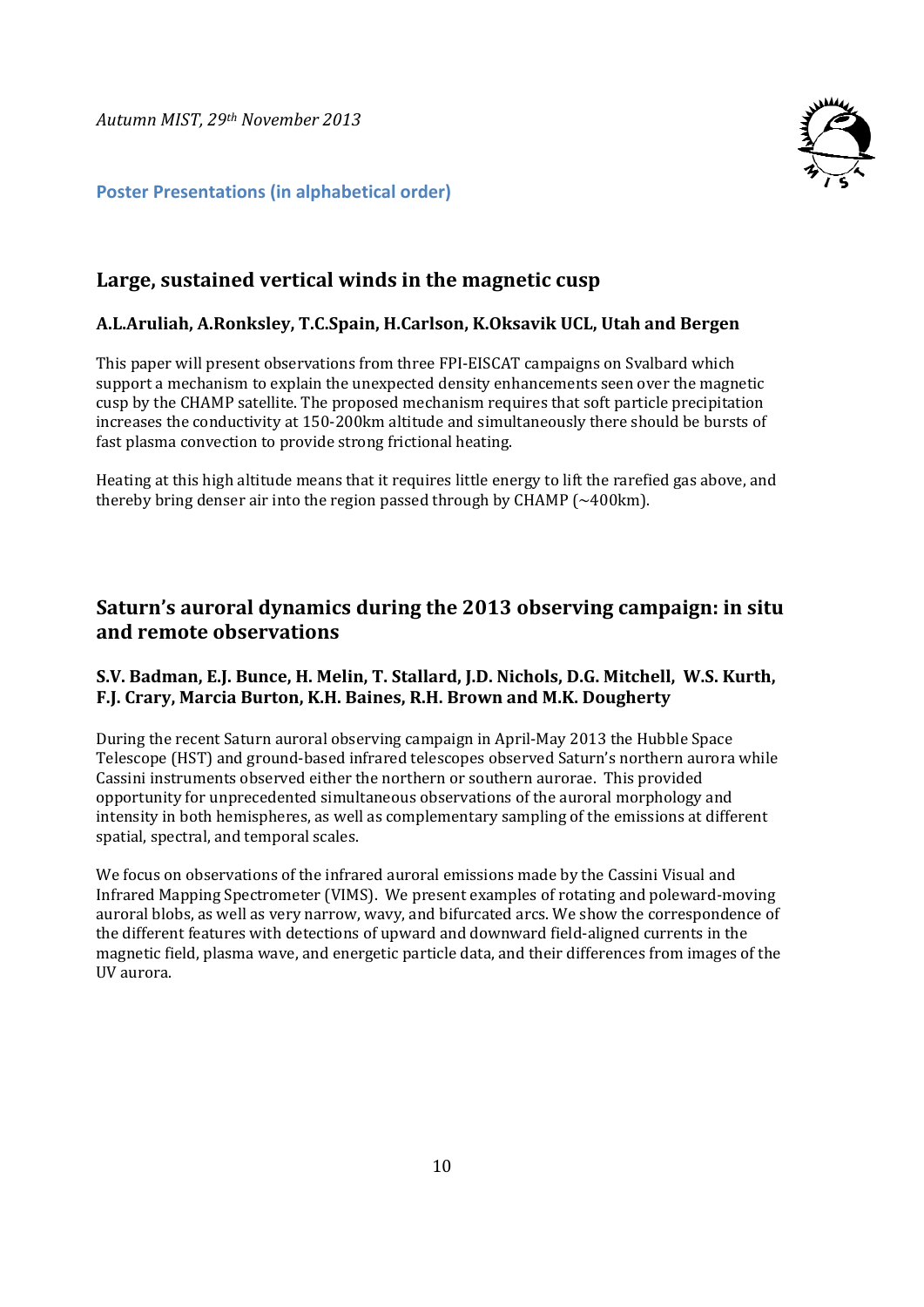

### **A Finite‐Difference Time‐Domain Model of Electromagnetic Wave Interaction with an Ionospheric Plasma**

#### **Patrick Cannon, Farideh Honary**

Experiments in artificial modification of the Earth's ionosphere by radio-frequency (RF) heating have observed significant enhancement of the electron temperature around the upper-hybrid resonance region. The magnitude of this temperature enhancement has been found to be strongly dependent on the initial angle of propagation of the RF pump wave relative to the geomagnetic field direction and the vertical electron density gradient, and is thought to be linked to the formation and growth of density-depleted irregularities. This poster describes a multi-GPU Finite-Difference Time-Domain code which has been developed to simulate the interaction between an RF wave and ionospheric plasma. The code couples the electromagnetic equations with the plasma-fluid equations describing temperature and density and allows the evolution of temperature and density perturbations to be simulated. Results of the simulation of a simple ionospheric heating experiment, in which an O-mode polarized EM wave was launched at varying angles into a vertically-inhomogeneous ionospheric plasma with small  $\left( \langle 5\% \rangle \right)$  density irregularities seeded around the O-mode reflection height, are presented. The results demonstrate an angular dependence in the growth rate of irregularities, with the most significant growth occurring when the incident pump wave is directed close to the magnetic zenith.

# **Spherical Harmonic Analysis and Climatological Averaging of SuperMAG Data**

#### **G. Dorrian, J.A. Wild, M.P. Freeman, J.W. Gjerloev**

We present early results both for a spherical harmonic analysis (SHA) of instantaneous geomagnetic conditions and a longer term climatological analysis of the Earth's magnetosphere using data from the SUPERMAG network. A methodology is presented for comparing model outputs from the SHA with SuperMAG data to investigate which order of spherical harmonic expansion best represents the geomagnetic field under given solar-terrestrial conditions. We also present a climatological analysis by using time-averaging of SUPERMAG station data over extended periods of the most recent solar cycle.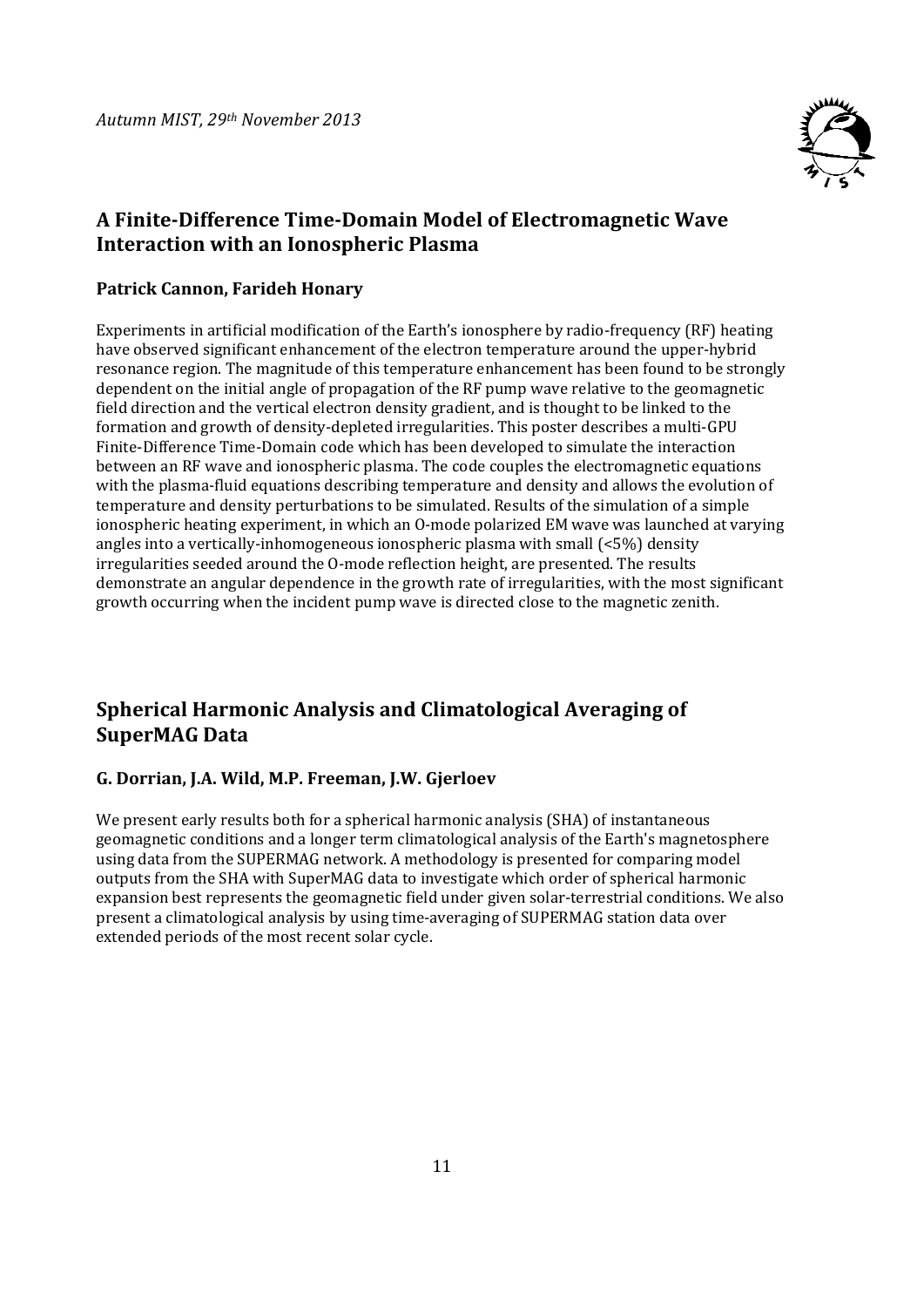

# **The interaction between transpolar arcs and cusp spots**

#### **R. C. Fear, S. E. Milan & R. Maggiolo**

Transpolar arcs and cusp spots are both auroral phenomena that occur within the polar cap (i.e. poleward of the main auroral oval) during periods when the interplanetary magnetic field is northward. Transpolar arcs are large-scale auroral features which extend from the night side oval towards the dayside, often connecting to the dayside oval; they are formed by the closure of lobe flux by magnetotail reconnection, and hence indicate the 'trapping' of closed magnetic flux which is embedded within the lobe. When a transpolar arc does connect to the day side oval, this indicates that all of the magnetic flux in a narrow local time sector in the magnetotail is closed. Cusp spots are emissions at the footprint of a lobe reconnection site; hence they indicate the occurrence of single lobe reconnection, which redistributes open magnetic flux in the lobe, causing flows in the lobe and polar cap. A key feature of single lobe reconnection is that it does not change the net topology of the magnetic flux in the magnetosphere (i.e. there is no net opening or closure of flux). However, the two phenomena are linked, as the circulation of lobe magnetic flux instigated by lobe reconnection causes the motion of transpolar arcs. We present further observations from the IMAGE satellite on 15th September 2005, during which time a transpolar arc is observed to intersect with a cusp spot. We argue that since cusp spots and motion of transpolar arcs are both manifestations of lobe reconnection, this should be a relatively common occurrence. We demonstrate that when this interaction occurs, the topologies associated with single lobe reconnection change, and hence it has the net effect of opening closed magnetic flux in the magnetotail. Finally, we show that the reconnection mechanism postulated to explain the formation of transpolar arcs is also capable of explaining the existence of such arcs at multiple locations within the polar cap.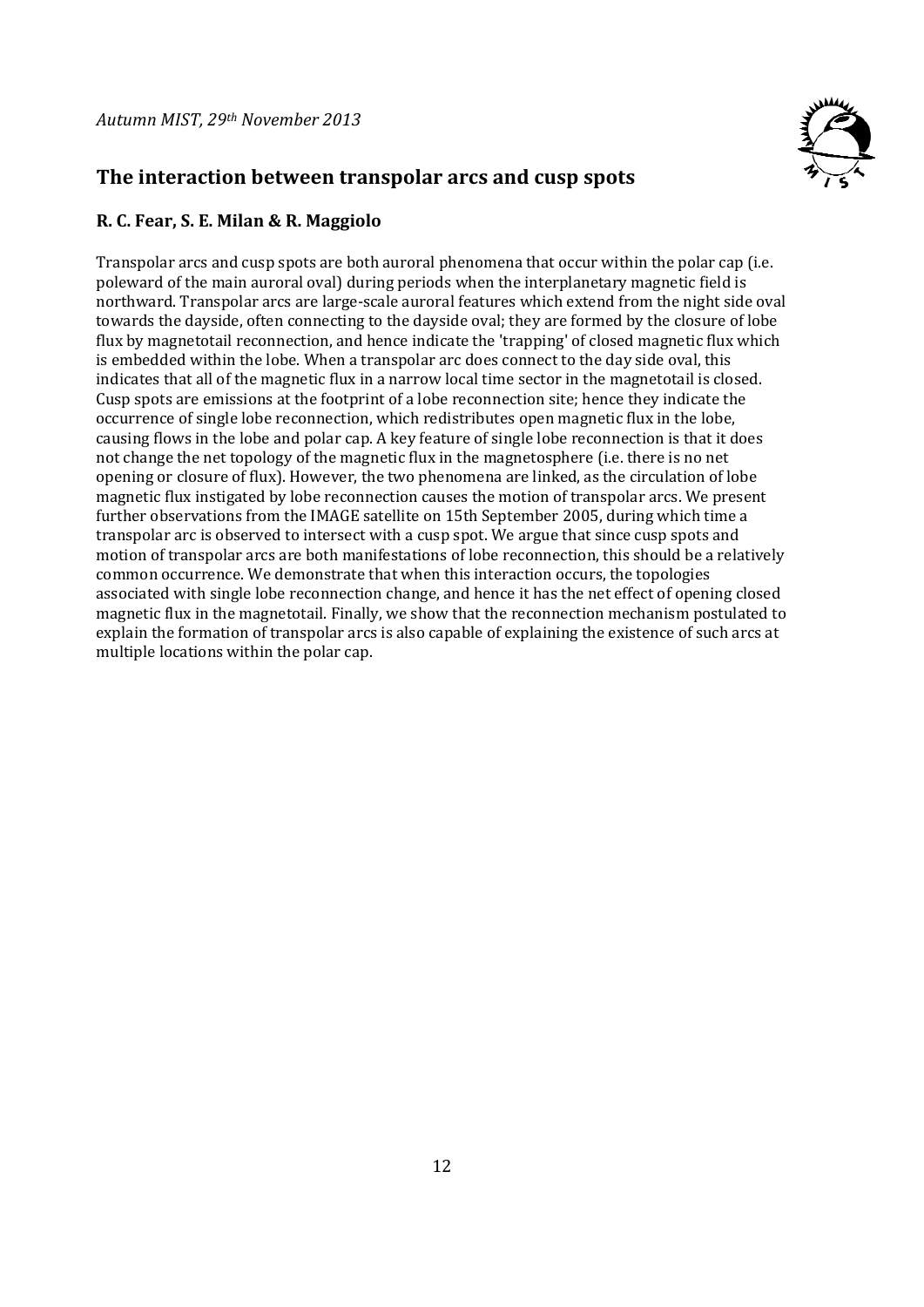

# **In‐situ spatio‐temporal measurements of the detailed substructure of the substorm current wedge and its evolution**

#### **C. Forsyth, A.N. Fazakerley, I .J. Rae, C.E.J. Watt, K. Murphy, J.A.Wild, T. Karlsson, R. Mutel, C.J. Owen, R. Ergun, A. Masson, M. Berthomier, E. Donovan, H.U. Frey, J. Matzka, C. Stolle, Y. Zhang**

The substorm current wedge (SCW) is a fundamental component of geomagnetic substorms. Models tend to describe the SCW as a simple line current flowing into the ionosphere towards dawn and out of the ionosphere towards dusk, linked by a westward electrojet. We use multispacecraft observations from perigee passes of the Cluster 1 and 4 spacecraft during a substorm on 15 Jan 2010, in conjunction with ground-based observations, to examine the spatial structuring and temporal variability of the SCW. At this time, the spacecraft travelled east-west azimuthally above the auroral region. We show that the SCW has significant azimuthal substructure on scales of  $100 \times$ km at altitudes of 4,000-7,000 km. We identify 26 individual current sheets in the Cluster 4 data and 34 individual current sheets in the Cluster 1 data, with Cluster 1 passing through the SCW 120-240 $\sim$ s after Cluster 4 at 1,300-2,000 km higher altitude. Both spacecraft observed large-scale regions of net upward and downward field-aligned current, consistent with the large-scale characteristics of the SCW, although sheets of oppositely directed currents were observed within both regions. We show that the majority of these current sheets were closely aligned to a north-south direction, in contrast to the expected east-west orientation of the pre-onset aurora. Comparing our results with observations of the field-aligned current associated with bursty bulk flows (BBFs) we conclude that the structuring of the SCW cannot solely be due to BBF driven "wedgelets". Our results therefore represent constraints on future modelling and theoretical frameworks on the generation of the SCW.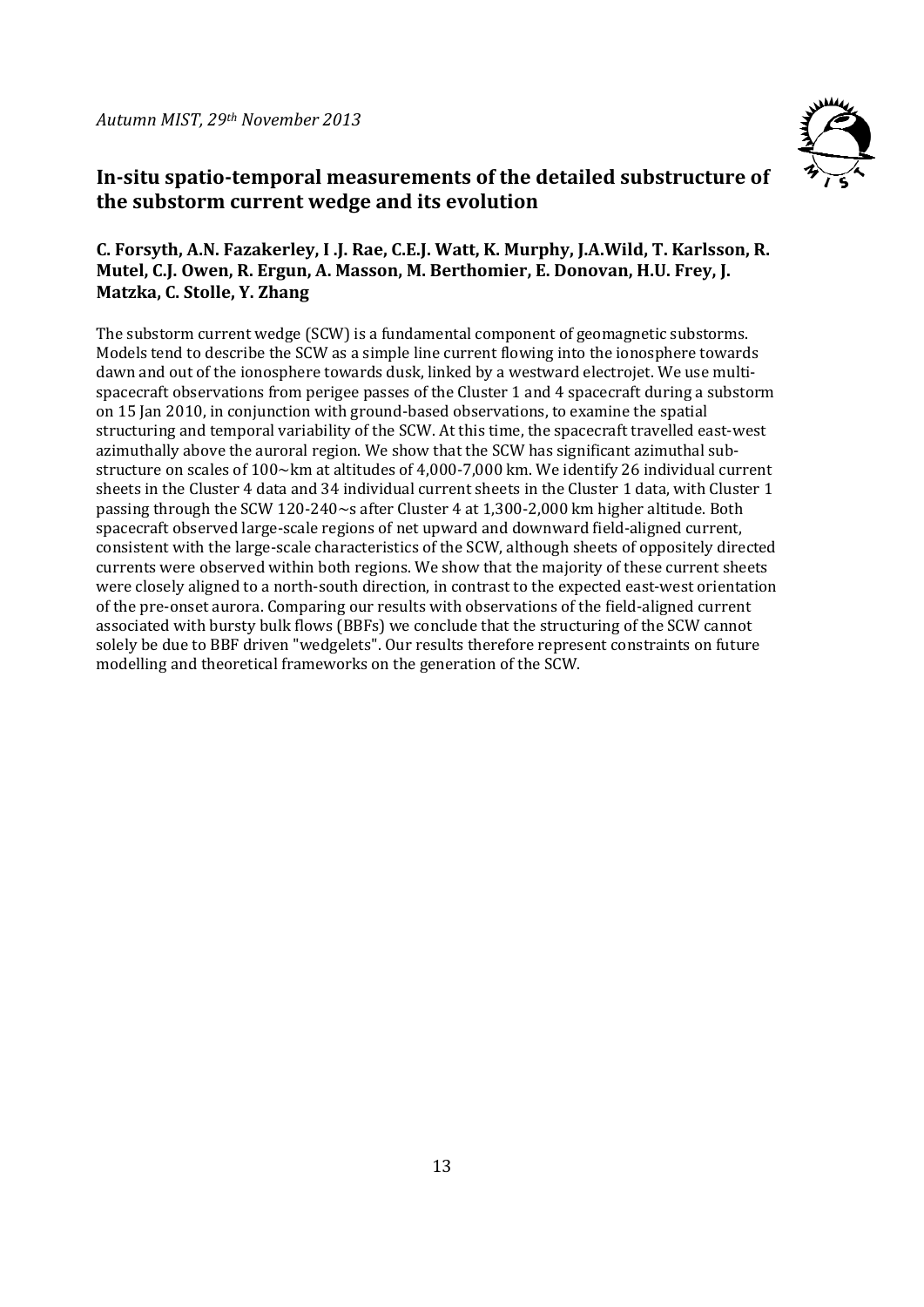

# **Foreshock Dynamics Controlled by Hot Flow Anomaly: Relation between Dawn and Dusk Sector Events**

#### **C. Foullon, I. Dandouras, H. Kucharek, B. Lavraud, C. Mazelle, S. Rochel Grimald, C. Carr and A.N. Fazakerley**

On 21 January 2005, the passage in the magnetospheric dawn sector of a tilted solar wind current sheet at the periphery of an Interplanetary Coronal Mass Ejection is not observed by Cluster in the dusk sector, where the Interplanetary Magnetic Field points in such a way to form a foreshock. It coincides however with the momentary transition of Cluster from a field-aligned beam region into a Ultra-Low-Frequency (ULF) wave field, with first ever reported 6s-periods in the spacecraft frame. The 4-spacecraft Cluster analysis shows that the ULF waves are intrinsically left-handed and propagating downstream in the proton plasma frame, and thus cannot be produced by the local upstream-directed field-aligned proton beam. Moreover, on each side of the magnetosphere, Double Star TC-1 and Geotail experience large variations in magnetosheath plasma parameters consistent with the tailward effects of a Hot Flow Anomaly (HFA) expected as a result of the interaction with the current sheet. Modelling of the bowshock and foreshock dynamics shows that the entry into the foreshock ULF wave field requires an expansion of the bow shock shape, consistent with the expected formation of a HFA bulge. We propose that the generation of the identified ULF waves on the dusk side is controlled by the production of beams of energetic particles, sufficiently hot for the ion/ion left hand resonant instability to emerge, consistent with those particles backstreaming downstream towards Cluster from a presumed HFA expansion in the solar wind.

# **Modelling the high‐energy electron flux throughout the radiation belts using the BAS Radiation Belt model**

### **S. A. Glauert, R. B. Horne, N. P. Meredith, T. Kersten**

The flux of relativistic electrons in the Earth's radiation belts is highly variable and can change by orders of magnitude on timescales of a few hours. Understanding the drivers for these changes is important as energetic electrons can damage satellites. The BAS Radiation Belt model is a physics-based model that has been developed to simulate the energetic electron flux throughout the radiation belts, incorporating the effects of radial transport, wave-particle interactions and collisions. It is now used to forecast the energetic electron flux as part of the EU-FP7 SPACECAST project. 

Here we apply a new version of the BAS Radiation Belt model to different types of space weather events. We show that a new model for plasmaspheric hiss and lightning-generated whistlers can reproduce the quiet time decay of the electron flux in the slot region, where the new O3B satellites will operate. We also demonstrate that the large increases in flux that can be observed during both CME and CIR driven storms in the heart of the radiation belts, where GNSS satellites operate, are well reproduced using a recently published model for upper and lower band chorus waves. Finally, using solar wind data, we model changes in the outer boundary of the Earth's magnetic field and show how these changes can cause rapid radiation belt losses much closer to the Earth that can affect satellites in both MEO and GEO orbits.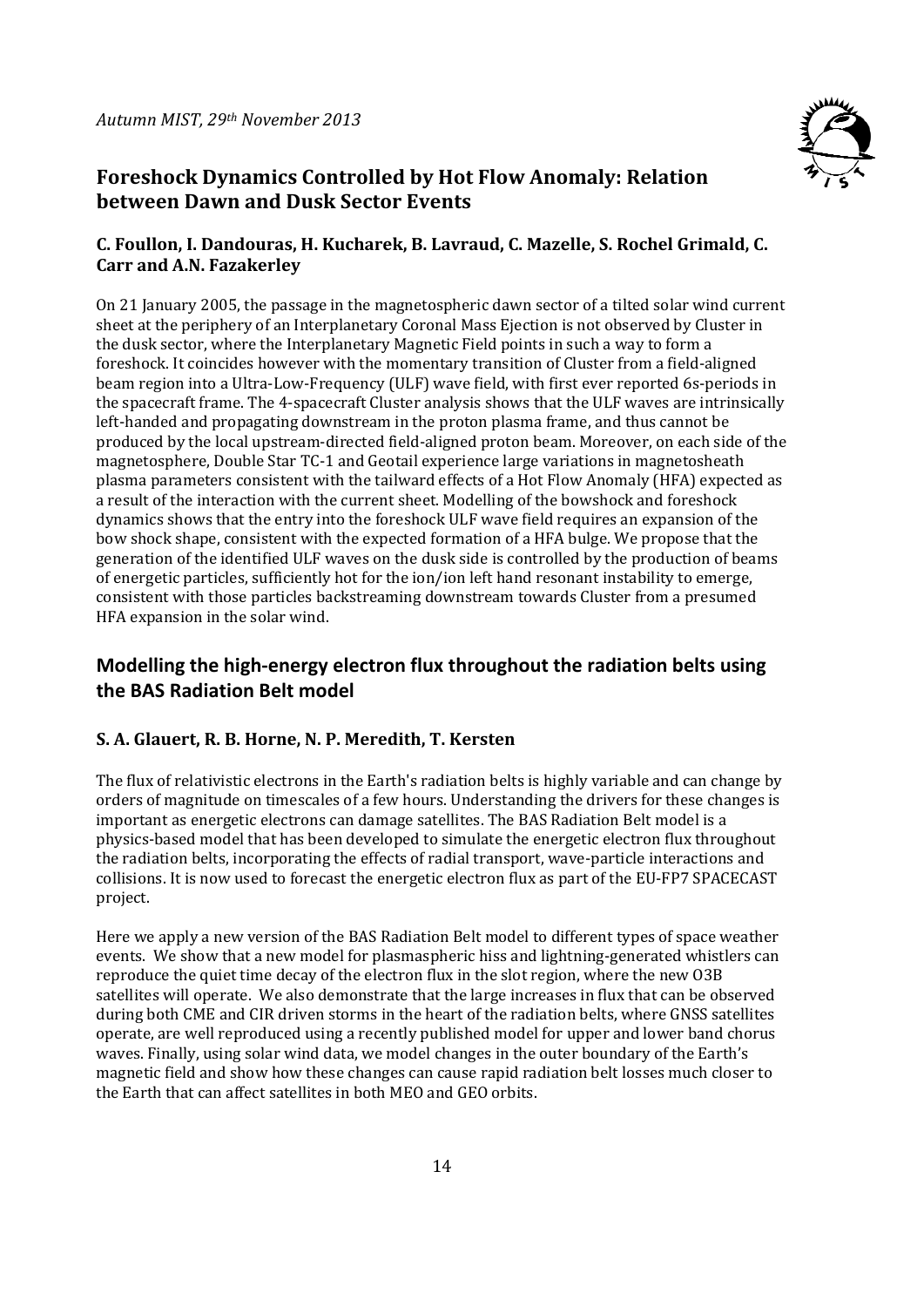

# **The influence of IMF clock angle timescales in controlling the nature of high‐latitude ionospheric convection**

#### **Adrian Grocott and Steve Milan**

Reconnection between the terrestrial and interplanetary magnetic fields (IMF), and subsequent reconnection in the magnetotail, drives large-scale circulation of the magnetosphere, and leads to related patterns of convection of the high-latitude ionospheric plasma. Dayside and nightside reconnection each drive a component of the flow which combine to produce the instantaneous convection pattern (Cowley and Lockwood, 1992). Lockwood et al. (1986), Khan and Cowley  $(1999)$  and others showed that the ionospheric response to a change in dayside coupling propagates around the polar cap in  $10 - 15$  mins to establish a new steady state convection pattern. Average convection patterns, using 36 minutes as the timescale for steady IMF (Ruohoniemi and Greenwald, 2005), fail to adequately resolve certain known features of the convection, such as high-latitude reverse convection cells, and nightside flows resulting from tail reconnection during IMF-northward, non-substorm intervals (TRINNIs). Using observations of the ionospheric convection made by the Super Dual Auroral Radar Network (SuperDARN) we discuss longer timescale changes that occur if the IMF remains steady for many hours in a given orientation. Our analysis shows that a number of convection phenomena are better described when taking variable IMF timescales into account and helps to elucidate the mechanisms that drive them.

### **Saturn's magnetospheric dynamics: A study of tail reconnection signatures**

#### **C.M. Jackman, J. A Slavin, M.G. Kivelson, D. J. Southwood, N. Achilleos, M.F. Thomsen, G. A. DiBraccio, J.P. Eastwood, M.P. Freeman, M.K. Dougherty**

The Pioneer 11 (1979), Voyager 1 (1980) and Voyager 2 (1981) spacecraft glimpsed Saturn's magnetotail on their flybys and provided the first clues as to its character and extent. Subsequently the Cassini spacecraft at Saturn  $(2004-2017)$  as currently planned) has shed huge light on this fascinating and complex environment. In particular the deep tail orbits of 2006 provided an opportunity to study dynamics such as magnetic reconnection in the tail, and to sample changing plasma flows and field topology in situ. I will provide an overview of my work on Saturn's magnetotail, with a strong focus on magnetotail reconnection, including observations of plasmoids, travelling compression regions and dipolarizations. I will describe the statistical properties of reconnection signatures in situ, and explain the effects of reconnection on global magnetospheric dynamics at Saturn.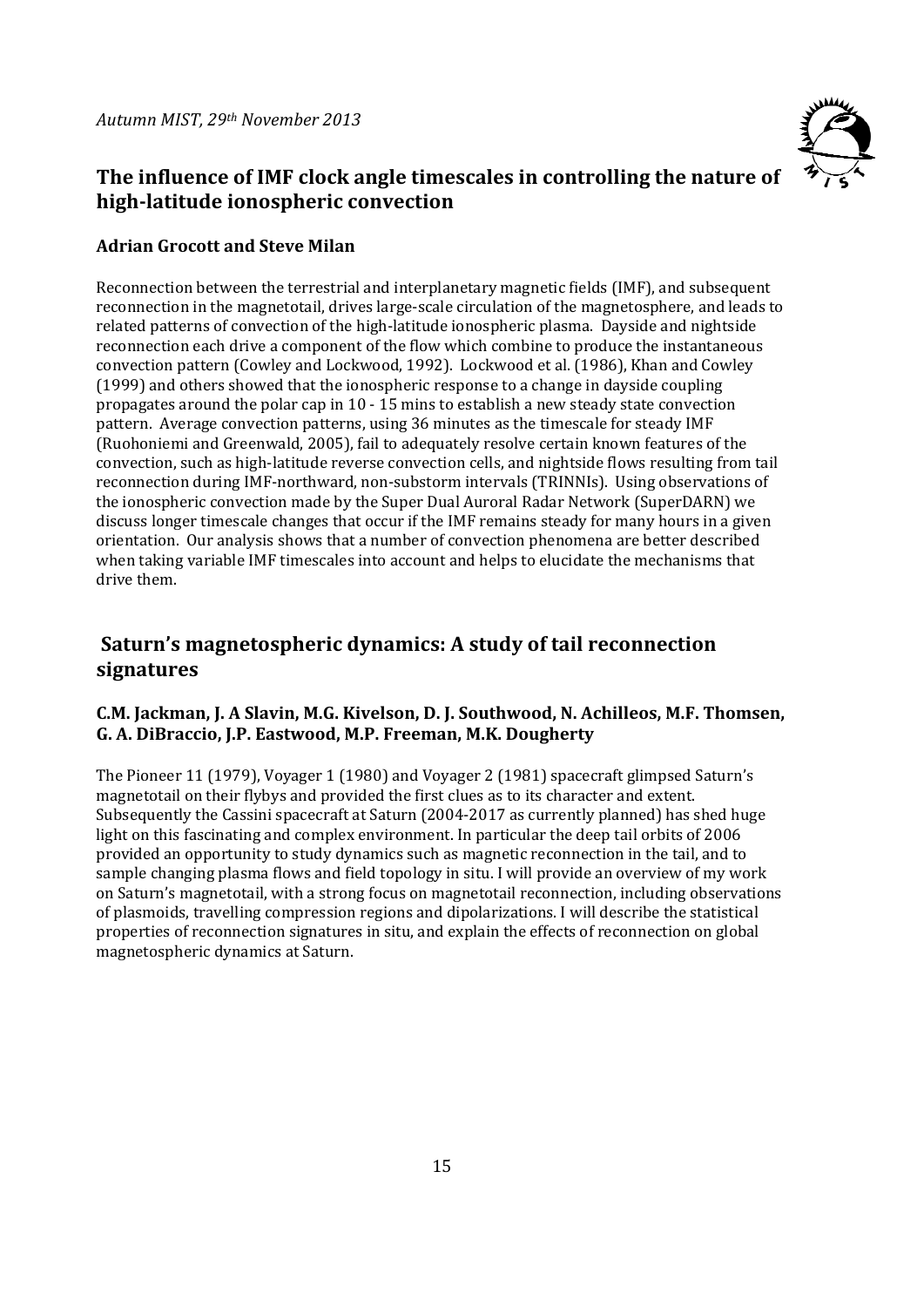

# **Multiple‐Spacecraft Density Measurements of Turbulence in the Fast Solar Wind: Preliminary Findings**

#### **Lauren Jeska, Xing Li, Owen Roberts**

Investigations into solar wind turbulence suggest that a large proportion of the energy is Alfvénic (incompressible) at inertial scales. At smaller ion and electron scales, the properties of turbulence are still under debate, although many believe that Kinetic Alfvén waves are dominant. The properties of the remaining compressible turbulence are also contended. Using data from the four Cluster spacecraft, the power at different frequencies, and its distribution in k-space, can be measured without assuming the validity of Taylor's hypothesis. This is important to identify or rule out weak turbulence components, which cannot readily be determined by singlespacecraft measurements. For the first time, k-filtering is applied to evaluate the power from WHISPER electron density measurements, and this is compared to the power in  $|B(t)|$  at ion scales. As the WHISPER measurements have a cadency of only 2.2s, data derived from a proxy measurement, the spacecraft potential measured by the EFW instrument, are also investigated. These data have a higher cadency of 0.2s.

# **Wavenumber anisotropy in spectra, statistics and scaling in the turbulent solar wind using a locally defined background magnetic field**

#### **Khurom H. Kiyani, Kareem T. Osman and Sandra C. Chapman**

One of the key characteristics of small-scale plasma turbulence within the solar wind that distinguishes it from hydrodynamic neutral fluids, is that the majority of the power is situated in spatial fluctuations (wavenumbers) that are perpendicular to the background magnetic field. As these fluctuations represent spatial gradients, this has been interpreted as the turbulent cascade proceeding primarily or exclusively perpendicular to the background magnetic field. However, definitions of what constitutes a background magnetic field for the turbulent magnetic fluctuations lack consensus and this topic is a subject of debate amongst researchers who study turbulence – a well-known multiscale phenomenon where there is no clear separation of scales. An appropriate and self-consistent definition of such a background field is essential if one desires to compare observational results with theoretical analysis and predictions -necessary for a deeper understanding of plasma turbulence.

We employ the use of the Undecimated Discrete Wavelet Transform (UDWT) to separate out the signal into a scale dependent local background magnetic field, and scale-dependent local fluctuations. The UDWT not only decomposes the signals into components fluctuating at different scales, but crucially also preserves the timing of events within signals. This allows one to project the fluctuations accurately onto a locally varying background magnetic field. We use solar wind measurements from the ULYSSES and STEREO spacecraft missions to illustrate the key concepts.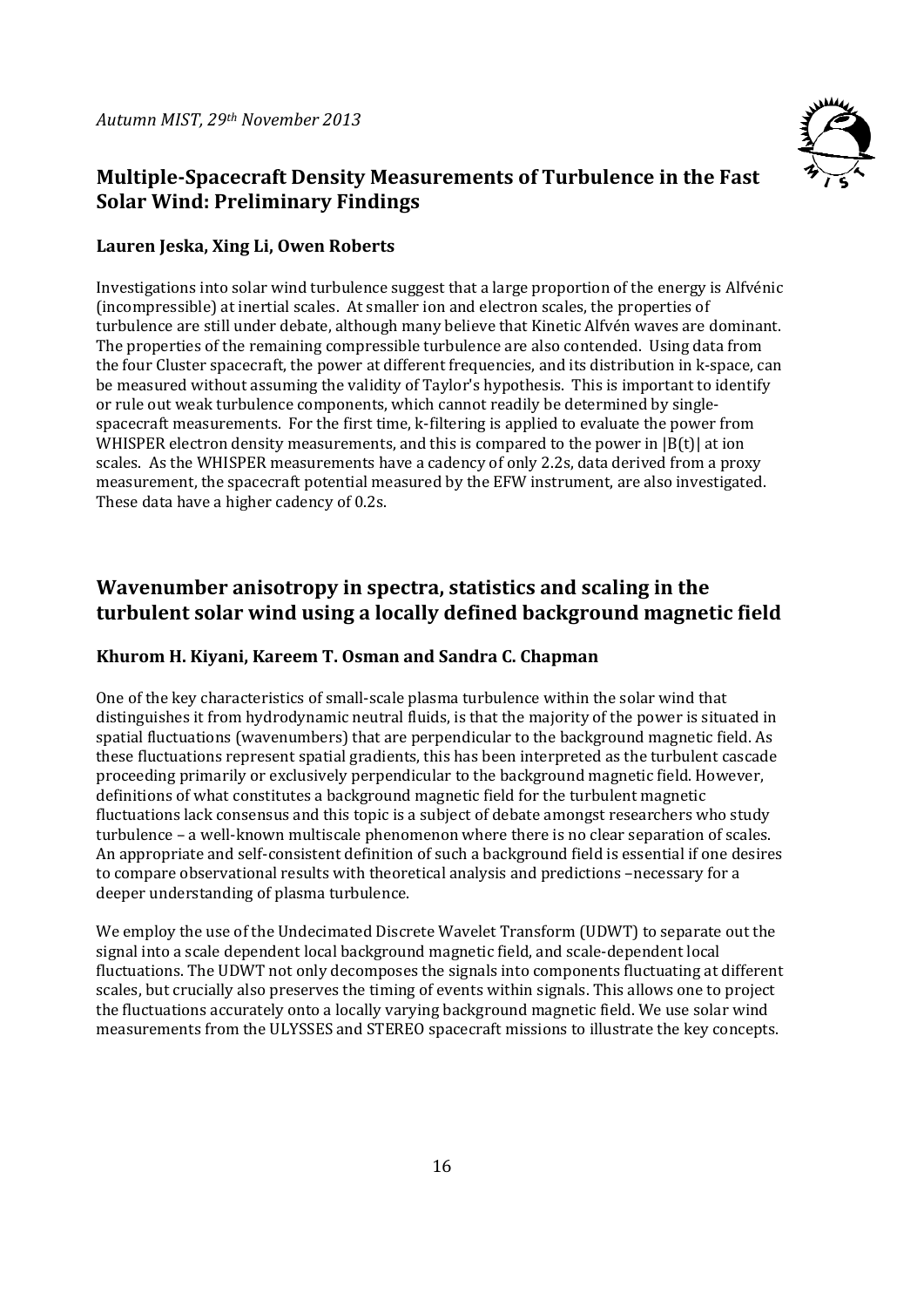

# **Mechanisms by which the interplanetary magnetic field influences polar and mid‐latitude surface atmospheric pressure**

#### **Mai Mai Lam, Gareth Chisham and Mervyn P Freeman**

The existence of a meteorological response in the polar regions to fluctuations in the interplanetary magnetic field (IMF) component By is well established. More controversially, there is evidence to suggest that this Sun-weather coupling occurs via the global atmospheric electric circuit. Consequently it has been assumed that the effect maximizes at high latitudes and is negligible at low and mid latitudes, because the perturbation by the IMF is concentrated in the polar regions. We demonstrate a previously unrecognized influence of IMF By on mid-latitude surface pressure. The difference between the mean surface pressure during times of high positive and high negative IMF By possesses a statistically-significant mid-latitude wave structure similar to atmospheric Rossby waves. Our results show that a mechanism that is known to produce atmospheric responses to the IMF in the polar regions is also able to modulate pre-existing weather patterns at mid latitudes. We suggest the mechanism for this from conventional meteorology (this mechanism is viable in principle for communicating any influence of solar variability on polar atmospheric pressure to the mid latitudes). The amplitude of the effect is comparable to typical initial analysis uncertainties in ensemble numerical weather prediction. Thus a relatively localized small-amplitude solar influence on the upper atmosphere could have an important effect, via the nonlinear evolution of atmospheric dynamics, on critical atmospheric processes. 

# **Saturn's dayside UV auroras: Evidence for morphological dependence on the direction of the upstream interplanetary magnetic field**

#### **C.J. Meredith, I.I Alexeev, S.V. Badman, E.S. Belenkaya, S.W.H. Cowley, M.K. Dougherty, V.V. Kalegaev, G.R. Lewis, and J.D. Nichols.**

We examine a unique set of seven Hubble Space Telescope (HST) imaging intervals of Saturn's northern dayside UV auroras exhibiting usual 'oval' morphologies, during which Cassini simultaneously measured the IMF upstream of Saturn's bow shock over intervals of several hours. These auroras generally consist of a dawn arc extending towards noon centred near  $\sim$ 15 $^{\circ}$ co-latitude, together with intermittent patchy forms at  $\sim 10^\circ$  co-latitude and poleward thereof. located between noon and dusk. The dawn arc is a persistent feature, but exhibits variations in position, width, and intensity, which have no clear relationship with the concurrent IMF. However, the patchy post-noon auroras are found to relate to the (suitably lagged and averaged) concurrent IMF Bz, being present in all four intervals of positive Bz and absent in all three intervals of negative Bz. The most continuous such forms occur in the case of strongest positive Bz. These results suggest that the post-noon forms are associated with reconnection and open flux production at Saturn's magnetopause, related to the similarly-interpreted small-scale structures observed previously in this LT sector in Cassini UVIS data, whose details remain unresolved in these HST images. One of the intervals with negative IMF Bz, however, exhibits a pre-noon patch of high-latitude emission extending poleward of the dawn arc towards the magnetic/spin pole, suggestive of the occurrence of lobe reconnection. Overall, these data provide evidence of significant IMF-dependence in Saturn's dayside auroras, a result that should be followed up if more such simultaneous data become available.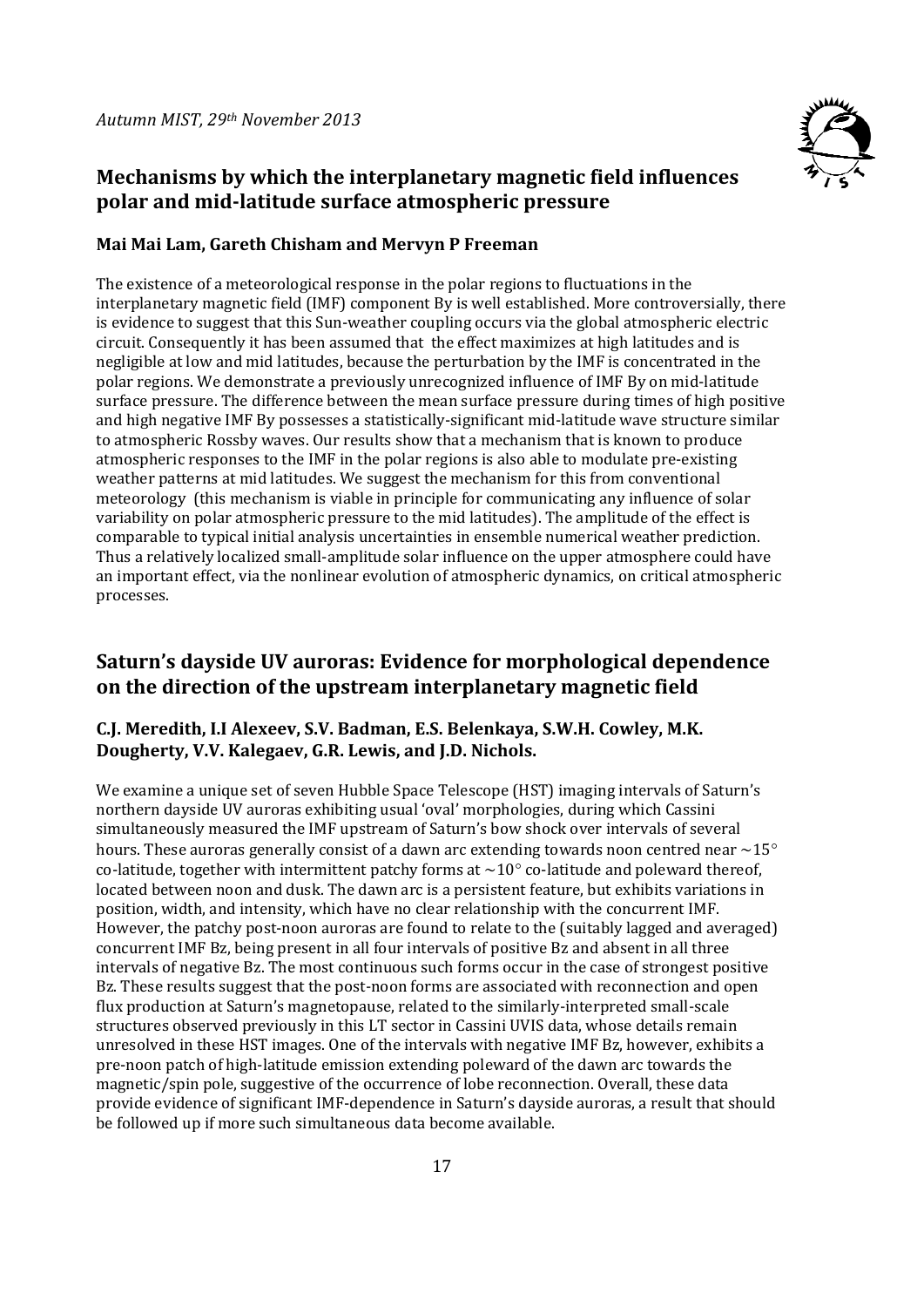

### **Observations of mesospheric gravity waves from a ship‐borne imager**

#### **T. Moffat‐Griffin, N.C. Cobbett, M. Rose, P. Breen, T. Stroud, R.E. Hibbins**

Perturbations in airglow are a common way to observe mesospheric gravity waves from the ground. This presentation details the development of a novel ship-borne airglow imager system that will allow the first measurements of mesospheric gravity waves above the oceans to be performed from a ship.

### **Numerical Modelling of non linear wave particle interactions in oblique whistlers**

#### **D Nunn and Y Omura**

Non linear wave particle interactions in parallel propagating whistlers has been investigated extensively in theory and by numerical modelling. Here we investigate in detail by non self consistent computation non linear wpi in oblique whistlers for a wavefield that is narrow band but may be completely arbitrary as far as space time dependence of propagation angle, frequency and wave amplitude go. The wavefield suite includes a detailed model of a chorus element. Unlike previous works we progress from trajectory computations to computation of resonant particle distribution function, resonant particle current and non linear growth rates, and this for ANY resonance order 'n'.

Landau damping and cyclotron growth are examined for chorus elements and for CW wavefields and important results secured. The code is written in Fortran90 and using MPI runs in about 2 hours on Southampton University IRIDIS supercomputer system.

### **Proton Kinetic Effects and Turbulent Energy Cascade Rate in the Solar Wind**

#### **K. T. Osman, W. H. Matthaeus, K. H. Kiyani, B. Hnat, and S. C. Chapman**

The kinetic processes arising from non-thermal velocity distribution functions can affect the macroscopic evolution of space plasmas. We present the first observed connection between kinetic instabilities driven by proton temperature anisotropy and estimated energy cascade rates in the turbulent solar wind using measurements from the Wind spacecraft at 1 AU. We find enhanced cascade rates are concentrated in regions of high temperature anisotropy, which includes those theoretically unstable to the mirror and firehose instabilities. A strong correlation is observed between the estimated cascade rate and kinetic effects such as temperature anisotropy and plasma heating, resulting in protons 5-6 times hotter and 70-90% more anisotropic than under typical isotropic plasma conditions. These results offer new insights into kinetic processes in a turbulent regime.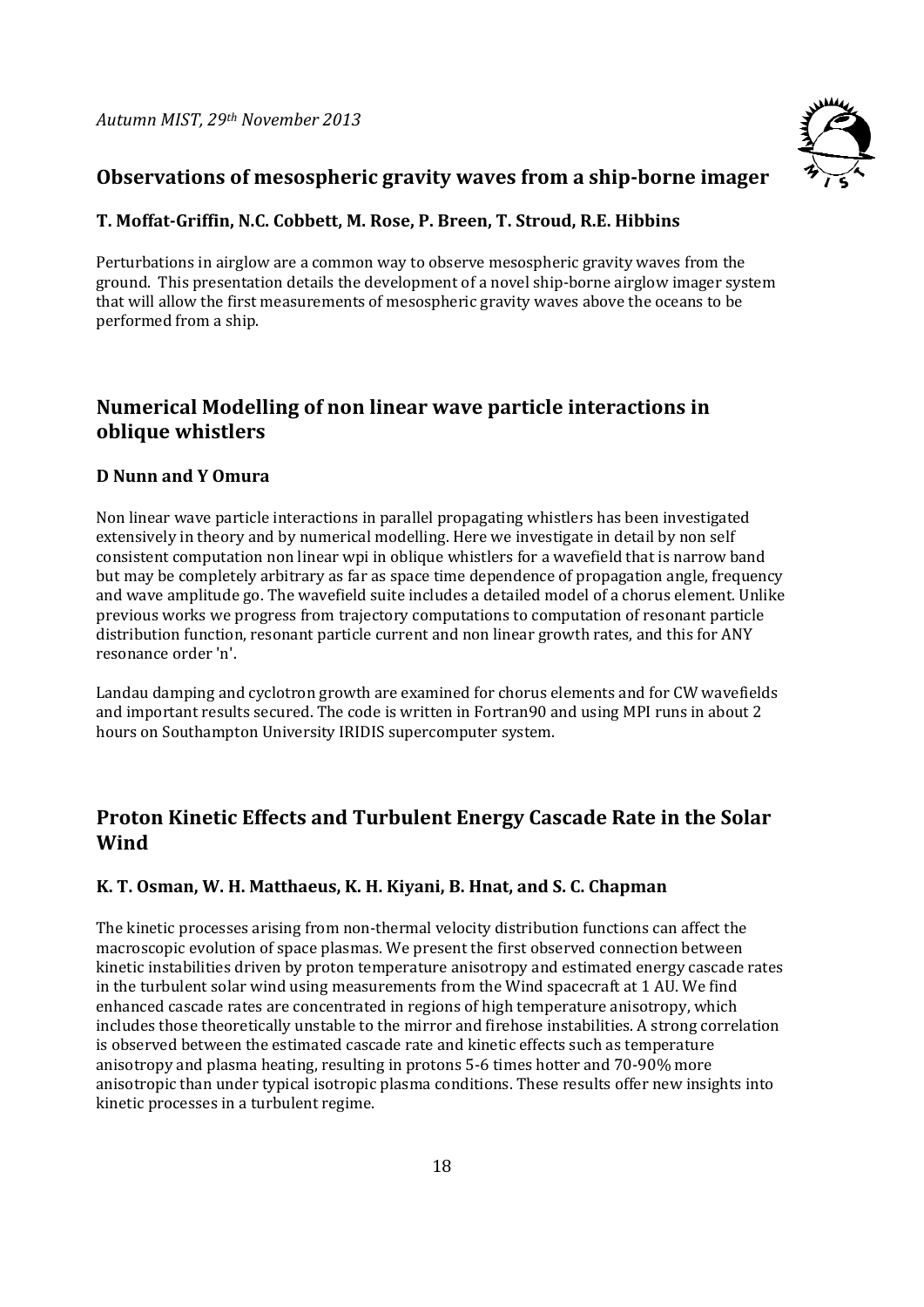

### **Anisotropic Intermittency of Magnetohydrodynamic Turbulence**

#### **K. T. Osman, K. H. Kiyani, B. Hnat, and S. C. Chapman**

A higher-order multiscale analysis of spatial anisotropy in inertial range magnetohydrodynamic turbulence is presented using measurements from the STEREO spacecraft in fast ambient solar wind. We show for the first time that, when measuring parallel to the local magnetic field direction, the full statistical signature of the magnetic and Elsasser field fluctuations is that of a non-Gaussian globally scale-invariant process. This is distinct from the classic multi-exponent statistics observed when the local magnetic field is perpendicular to the flow direction. These observations are interpreted as evidence for the weakness, or absence, of a parallel turbulent energy cascade, as is consistent with several theoretical models. As such, these observations present strong observational constraints on the statistical nature of intermittency in turbulent plasmas. 

# **Planetary Period Oscillations in Saturn's magnetosphere: Comparison of magnetic oscillations and SKR modulations in the post‐equinox interval**

#### **G. Provan, L. Lamy and S. W. H. Cowley**

We present a comparison of Saturn's planetary period oscillations from two Cassini data sets; the magnetic field and Saturn kilometric radiation (SKR). Throughout the Cassini mission there is good overall agreement between the periods determined from the two data sets, though with some unexplained discrepancies occurring, especially around equinox. Both data sets show two distinct oscillations at close to the planetary period. To date, in October 2013, the northern period has remained shorter than the southern although the two periods closely converged (but did not cross) post-equinox. Starting in February 2011 the magnetic oscillations displayed a new behavioural regime, with abrupt changes in the amplitudes of the oscillations and smaller changes in their periods occurring approximately every 6-8 months. The first abrupt change resulted in the unexpected resumption of southern oscillation dominance within the core region. In August 2011 there was another abrupt change to northern dominance. During Cassini's equatorial orbits we report corresponding near-simultaneous sharp changes in the peaks of the SKR spectrogram, with the ratio of the northern to the southern magnetic amplitudes being similar to the ratio of the northern to the southern SKR peaks. Simultaneous changes in the behaviour of the SKR and magnetic oscillations were less discernible when Cassini commenced high-latitude orbits, presumably due to strong variations in the visibility of the SKR emissions along Cassini's orbit. During these post-equinoctial intervals there was close agreement between the periods of the SKR and magnetic oscillations when the SKR spectrogram peaks were high.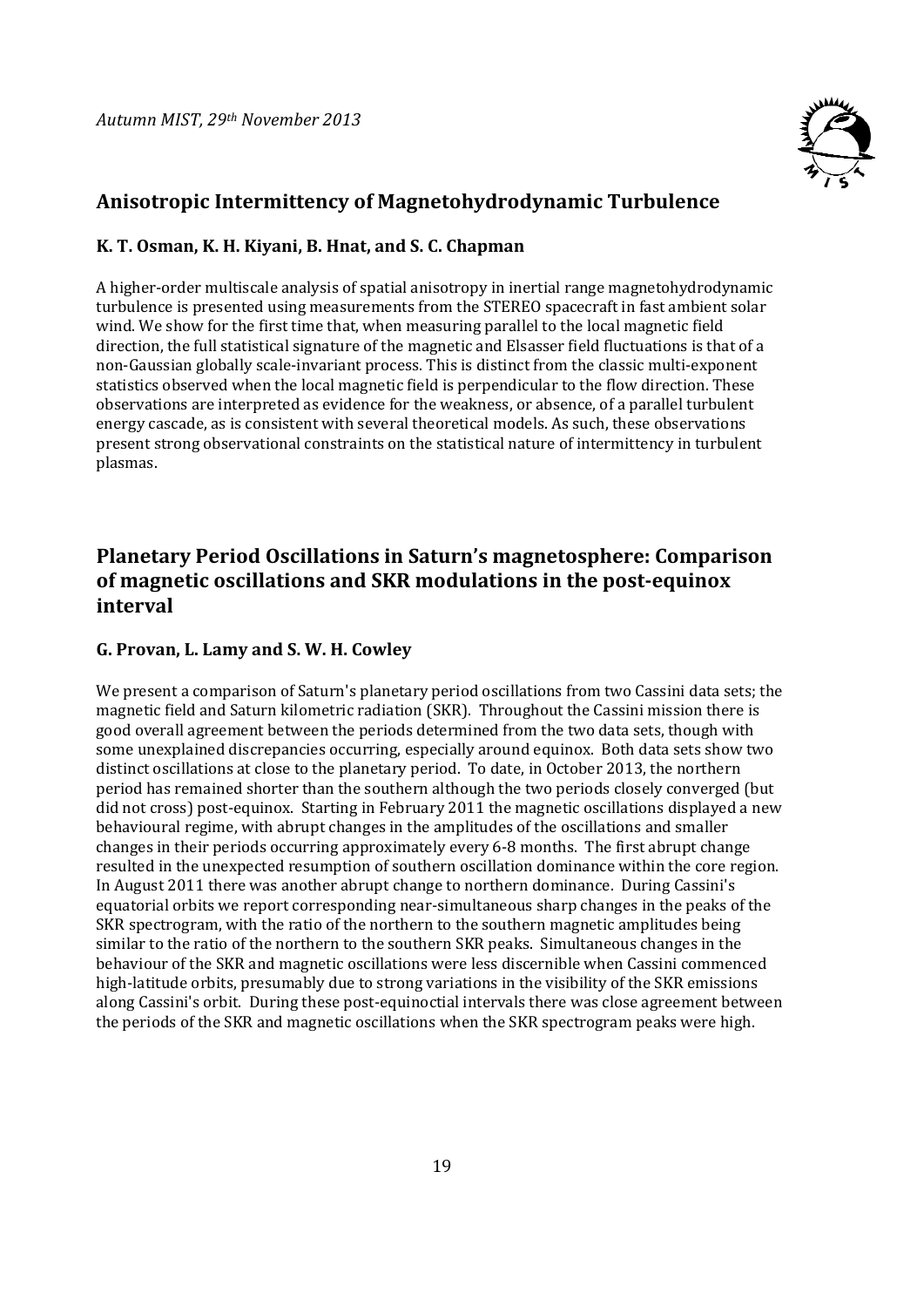

# **Observation of an Alfvén vortex in the solar wind at ion kinetic scales**

#### **Owen Roberts, Xing Li, Bo Li**

The solar wind magnetic field power spectra usually consists of several power-laws, indicating the existence of non-linear plasma turbulent cascade. In this paper, magnetic field data from the Cluster mission during an undisturbed interval of slow solar wind is analyzed at 0.3Hz, near the spectral break point between the ion inertial and dissipation ranges where the nature of turbulence has fundamental importance to our understanding of plasma turbulence. Assuming Taylor's frozen in condition, the frequency corresponds to a proton kinetic scale kvA= $\Omega$ p ~ 0:38, where the vA and  $\Omega$ p are the Alfvén speed and proton angular gyrofrequency, respectively. Data shows that the Cluster spacecraft passed through a series of wavepackets. We present the first clear evidence of Alfvén vortex at the ion kinetic scale in the solar wind: an observed strong and relatively isolated wavepacket is due to the four Cluster satellites crossing an Alfvén vortex, a nonlinear solution to the incompressible MHD equations.

# **Modelling Total Electron Content (TEC) in equatorial Plasmasphere utilising electron density data from Double Star (TC1) mission**

#### **Aliyuthuman Sadhique, Dr Andrew Buckley**

The TC1 spacecraft of the Double Star mission provides a unique opportunity to analyse the Total Electron Content profile in the altitude range between  $35000 - 22000$  km which corresponds to geosynchronous orbital altitude and GPS satellites' altitude. TEC contribution of this altitude region in trans-plasmaspheric radio transmissions has been hard to determine due to absence of empirical data.

The TC1 spacecraft of the Double Star mission (Joint Chinese- ESA program to study the Sun – Earth interaction/ magnetosphere) operated from 2003 till 2007. It had an orbit of 570 x 78 970 km with 28.5° inclination to the equator. It had 8 instruments from the ESA/NASA Cluster mission. 

A new methodology is proposed to make use of the electron density data available from the TC1 mission to derive TEC profiles along the orbital trace of the spacecraft. The low perigee of the orbit and the smaller incident angle the orbital trace makes while in the 35000-22000 km altitude range resulting from it provide the ideal opportunity to utilise the in-situ measurements for TEC calculations.

The methodology is devised as below:

- 1 The orbital trace through the altitude 22000km to 35000km is considered.
- 2 The spacecraft passes this region in 1 hour and 7 minutes (4020 seconds we consider 4000 seconds)
- 3 Mean electron densities are calculated every 40 seconds, equalling 10 spins.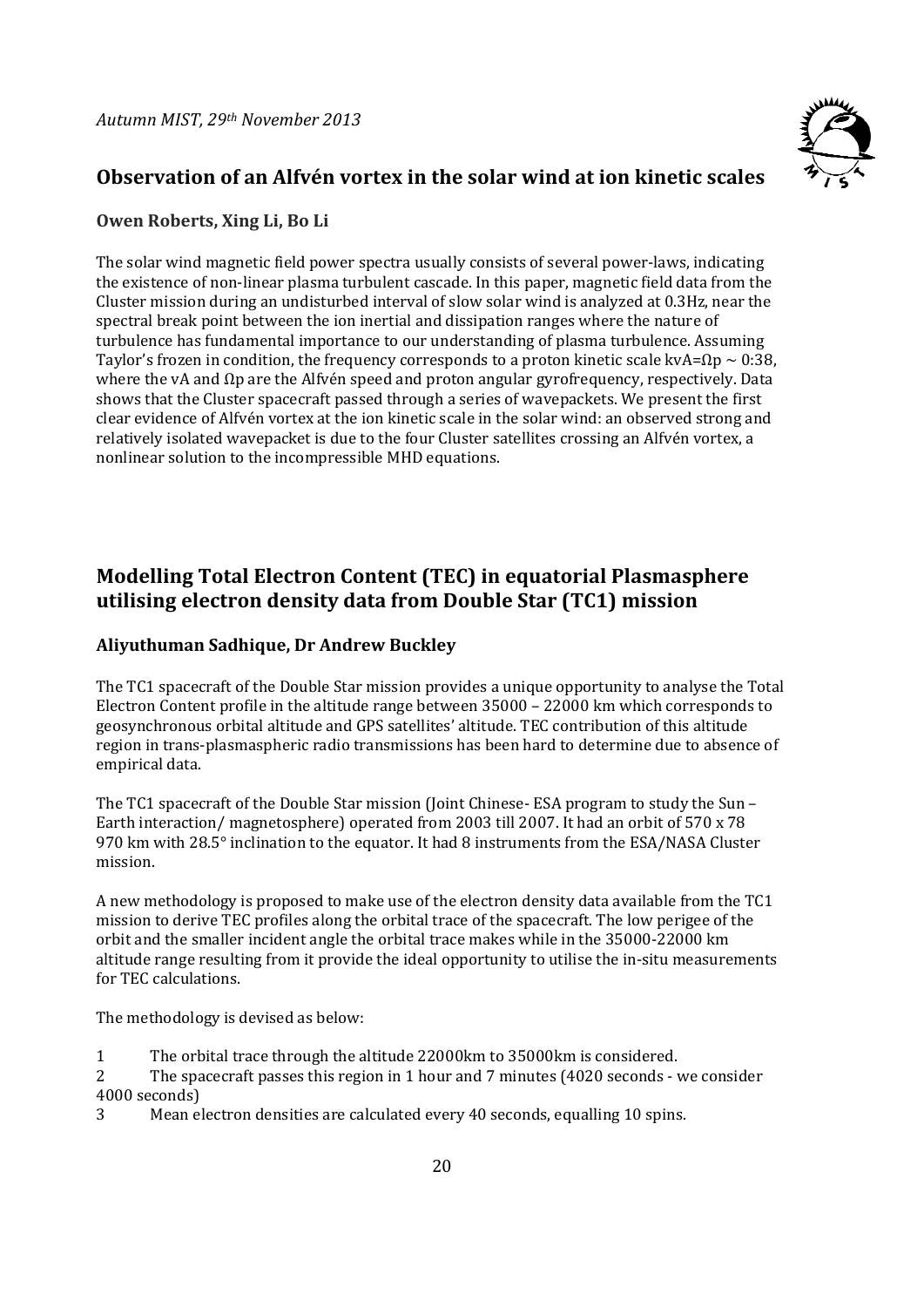#### *Autumn MIST, 29th November 2013*



4 If the variation in electron density within that 40 seconds period is greater than 10%, the period is divided by two repetitively till the variation is 10%.

5 The distance covered in every 40 second is called a TEC Bar

6 If the variation turns out to be more than  $10\%$  within that bar, halved sub bars are considered. (As in 4 above)

7 The orbital distance covered by the TEC bar is calculated.

8 The mean point along that path is calculated. This point is called the TEC bar tangent point. 

9 The angle the tangent line to the orbit at this point makes with the imaginary incident plane on earth is called the incident angle.

10 Numerical integration is performed on electron density along the TEC bar orbital distance. 

11 The resulting value is taken as the slant TEC at the tangent point, the incident angle being calculated in point 9 above

12. A small correction needs to be carried out to trim the orbital distance to equal the hypotenuse of the imaginary right angled triangle of a incident angle and opposite side distance equal to the altitude climbed or descended by the spacecraft in 40 seconds (or relevant TEC sub bar). The TEC is calculated proportional to the ratio of orbital distance and hypotenuse

13 The TEC values are calculated from corrected slant TECs and the incident angles.

The presentation includes explanatory diagrams to illustrate the methodology, the associated physics and the proofs for approximations.

### **The Magnetic Structure of Saturn's Magnetosheath**

#### **A.H. Sulaiman, A. Masters, M.K. Dougherty**

The magnetosheath is the region between a planetary bow shock and magnetopause separating the highly supersonic solar wind from the planetary magnetosphere. Within this region, the flow is being deflected and field lines draped and it is an important site for plasma turbulence, instabilities, reconnection and plasma depletion layers. A relatively high plasma beta, high Mach number regime and polar flattening make the magnetosheath of Saturn both physically and geometrically different from the Earth's. Here we use Cassini magnetic field data to compare Saturn's magnetosheath structure with both analytical and MHD-simulated treatments. Using potential theory, the draped magnetic field across a bow shock can be characterised at steady state by solving analytically and this gives an overestimate of the field. A statistical study of most sheath traversals between 2004 and 2010 show good correspondence of the analytically reconstructed meridional angle distribution with the IMF, peaking at  $0^\circ$ . The reconstructed spiral angle however shows a double peak at  $\sim$ 20° and 210° at the dawn flank and  $\sim$ 150° and  $\sim$ 330° from the dusk flank – significantly deviated from the parker spiral. We anticipate our study to be a starting point for more sophisticated analyses on polar flattening as well as shedding light on physical activities in the magnetosheath driven by its magnetic structure such as plasma depletion layers.